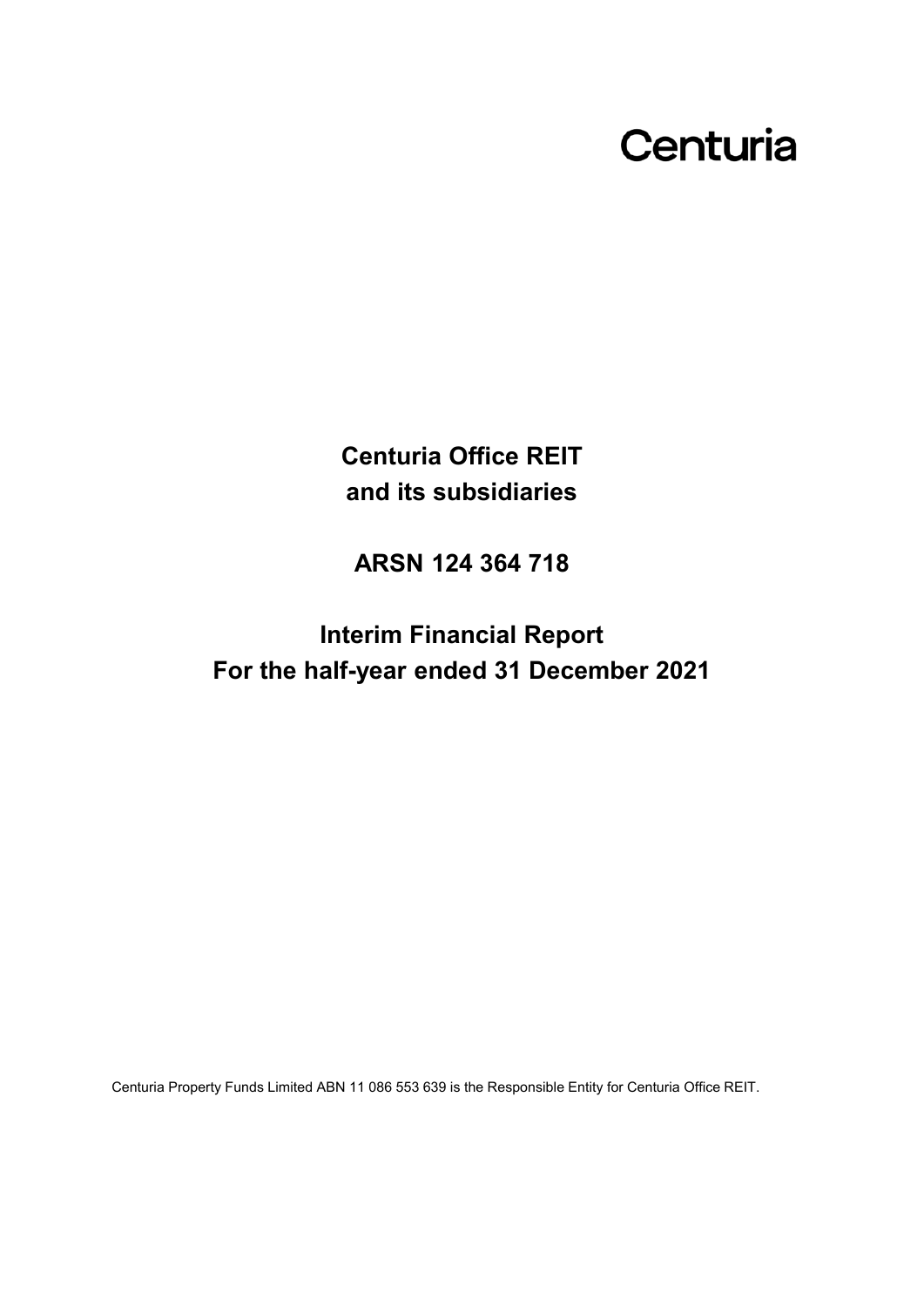### **Centuria Office REIT Table of contents**

### **For the half-year ended 31 December 2021**

|                                    | Page |
|------------------------------------|------|
| Directors' report                  |      |
| Auditor's Independence Declaration | .5   |
| Interim financial report           | 6    |
| Directors' declaration             | 22   |
| Independent auditor's review       | 23   |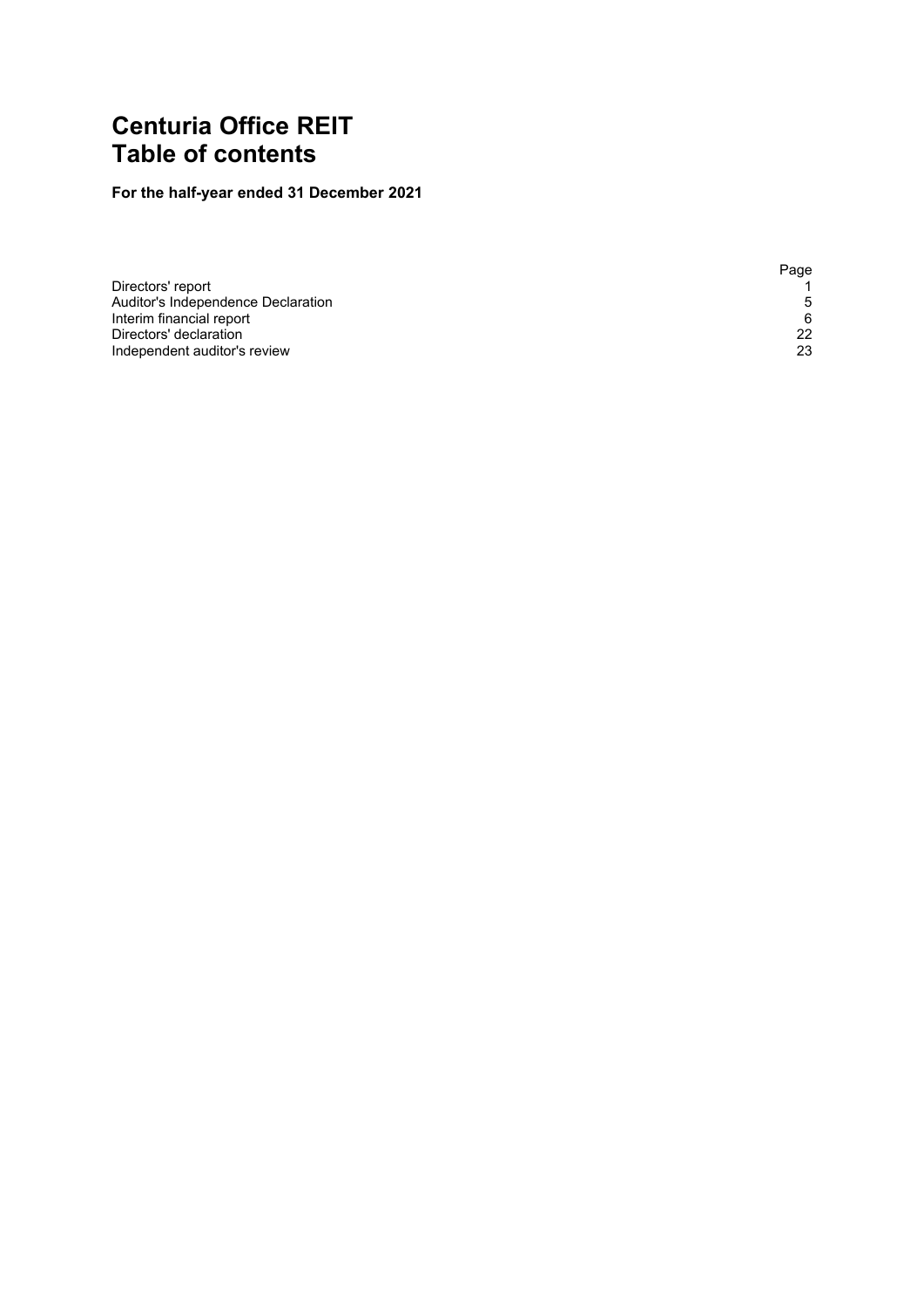### <span id="page-2-0"></span>**Directors' report**

### **For the half-year ended 31 December 2021**

The directors of Centuria Property Funds Limited, the Responsible Entity of Centuria Office REIT ('COF') present their report, together with the consolidated interim financial report of the Trust and its subsidiaries ('the Trust') for the half-year ended 31 December 2021 and the independent auditor's review report thereon.

### **Directors of the Responsible Entity**

The directors of Centuria Property Funds Limited during or since the end of the half-year are:

| <b>Name</b>        | Appointed   | <b>Resigned</b> | Directorship of other listed companies |
|--------------------|-------------|-----------------|----------------------------------------|
| Peter Done         | 5 Dec 2007  |                 | Centuria Capital Limited               |
| Matthew Hardy      | 4 Jul 2013  |                 |                                        |
| Darren Collins     | 10 Mar 2015 |                 |                                        |
| Nicole Green       | 2 Jul 2021  | 27 Jan 2022     |                                        |
| Nicholas Collishaw | 1 Oct 2017  | 30 Aug 2021     |                                        |

The company secretary of Centuria Property Funds Limited during or since the end of the financial year is:

| <b>Name</b>  | <b>Appointed</b> |
|--------------|------------------|
| Anna Kovarik | 5 Jul 2018       |

Nicholas Collishaw resigned from the Board on 30 August 2021. Nicole Green was appointed to the Board on 2 July 2021 and resigned on 27 January 2022.

Refer to Note D2 of the interim financial report for director's units holding in the Trust.

No director holds a right or option over interests in the Trust. No options over any issued or unissued units in the Trust have been issued to any director.

There are no contracts to which any director is a party to under which a director is entitled to a benefit and/or confers a right to call for or be delivered interests in the Trust.

### **Principal activities**

The Trust is a registered managed investment scheme domiciled in Australia.

The principal activity of the Trust was investment in commercial office property within Australia. There have been no significant changes in the nature of the Trust's activities since the date of the Trust's establishment.

The Trust did not have any employees during the half-year.

### **Significant change in the state of affairs**

In the opinion of the Responsible Entity there were no significant changes in the state of affairs of the Trust that occurred during the half-year.

### **Review of operations**

### *Results*

The results of the operations of the Trust are disclosed in the consolidated interim statement of profit or loss and other comprehensive income of this interim financial report. The Trust's profit for the half-year ended 31 December 2021 was \$63,630,000 (31 December 2020: \$21,542,000 profit).

The Trust's Net Tangible Assets ('NTA') have increased 2 cents per unit or 0.8% to \$2.50 as at 31 December 2021 (30 June 2021: \$2.48 per unit).

### *Investment property valuations*

The total value of the Trust's portfolio as at 31 December 2021 was \$2,286 million (30 June 2021: \$2,046 million).

The weighted average capitalisation rate for the portfolio is 5.65% 31 December 2021 (30 June 2021: 5.81%).

Centuria Office REIT 31 December 2021 1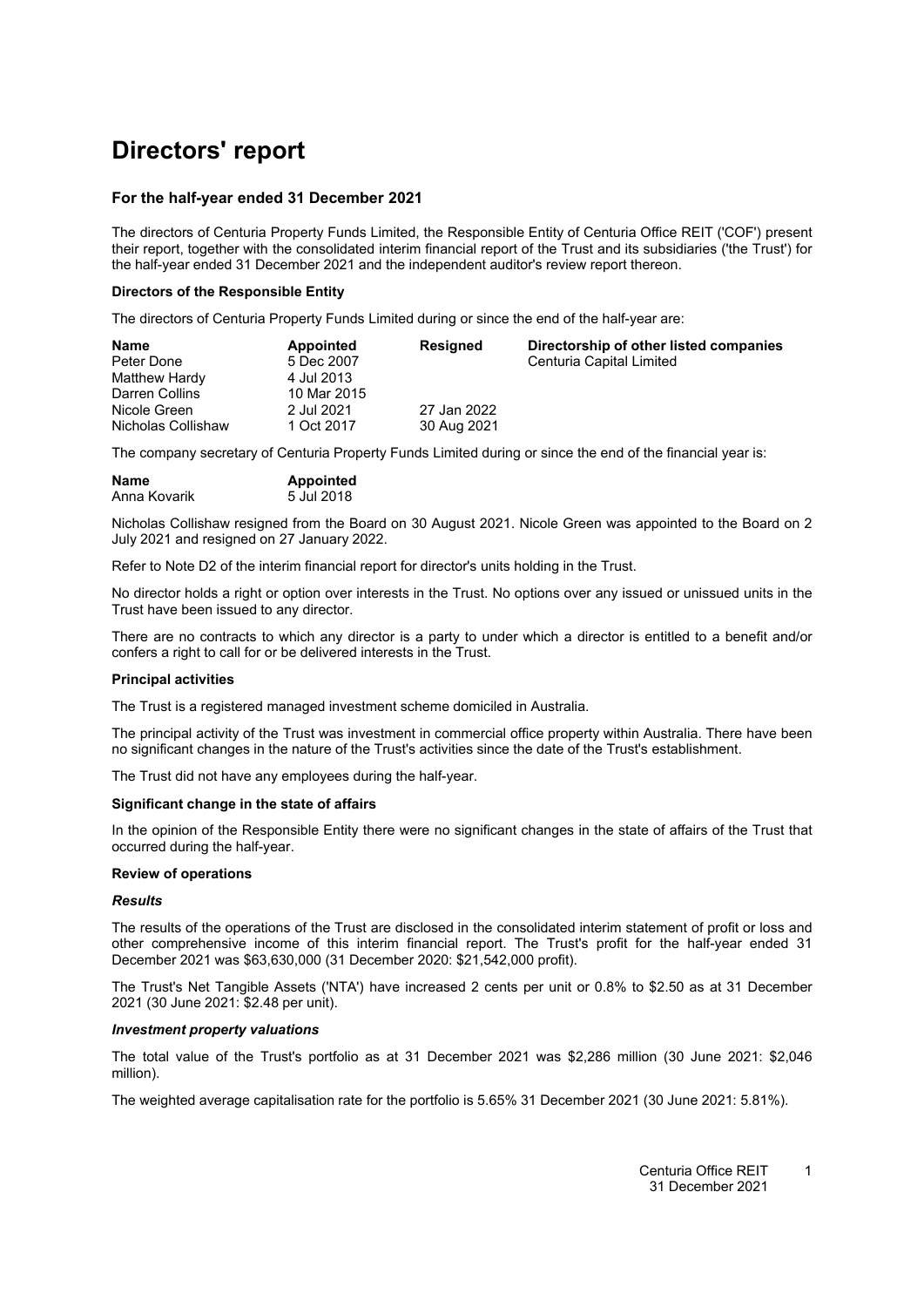#### **Review of operations (continued)**

#### *Investment property valuations (continued)*

The COVID-19 pandemic has given rise to uncertainty in the market which may have an impact on key drivers of property valuations. For the half-year ended 31 December 2021, the Trust has engaged external valuers to assess the valuations of 11 of its properties across the portfolio representing 48% of the portfolio value.

#### *Leasing and occupancy*

The Trust secured 18,670 sqm of leases across 23 transactions for the half-year ended 31 December 2021. This represented 6.2% of the portfolio's net lettable area.

At 31 December 2021 the Trust's portfolio was 94.3% occupied with a WALE of 4.3 years. As at 31 December 2021, FY22 lease expiries represent 4.0% of portfolio income.

#### *Capital management*

As at 31 December 2021, the Trust had a multi-bank debt facility totalling \$912.5 million (30 June 2021: \$812.5 million) with a weighted average expiry of 3.9 years (30 June 2021: 4.5 years). Drawn borrowings totalled \$812.0 million (30 June 2021: \$704.3 million), with an all in cost of funds for the period of 2.3**%** (FY21: 2.4%), and 63% of the drawn debt hedged (30 June 2021: 80%). The Trust's gearing at 31 December 2021 was 31.2% (30 June 2021: 33.5%). The Trust's proforma gearing post the settlement of 203 Pacific Highway will increase to 33.1%.

#### *Outlook*

The Responsible Entity's strategy and ongoing focus remains unchanged. The Responsible Entity continues to focus on actively managing the Trust's portfolio, with an emphasis on tenant retention to ensure income and occupancy are maximised. This is coupled with the ongoing strategy to acquire quality 'fit for purpose' office real estate assets delivering quality and sustainable income streams.

The Responsible Entity confirms FFO guidance for the year ending 30 June 2022 is expected to be 18.3 cpu.

The 2022 financial year distribution guidance is 16.6 cpu which will be paid in equal quarterly instalments.

#### *Distributions*

Distributions paid or payable in respect of the half-year were:

|                   |                       | 31 December 2021 |                | 31 December 2020 |
|-------------------|-----------------------|------------------|----------------|------------------|
|                   | <b>Cents per unit</b> | \$'000           | Cents per unit | \$'000           |
| September quarter | 4.150                 | 24.689           | 4.125          | 21.224           |
| December quarter  | 4.150                 | 24.719           | 4.125          | 21.224           |
| Total             | 8.300                 | 49.408           | 8.250          | 42.448           |

Key dates in connection with the December quarter distribution are:

| Event                     | <b>Date</b> |
|---------------------------|-------------|
| Ex-distribution date      | 30 Dec 2021 |
| Record date               | 31 Dec 2021 |
| Distribution payment date | 28 Jan 2022 |

The Funds From Operations (FFO) for the half-year ended 31 December 2021 was \$54.7 million. This was a 5.2% decrease to the prior half-year.

For the half-year ended 31 December 2021, total distributions of 8.3 cpu was declared which compared to 9.8 cents of FFO per weighted average unit, represents a payout ratio of 85%.

The following table provides a reconciliation from the consolidated interim statement of profit or loss and other comprehensive income to the FFO for the half-year: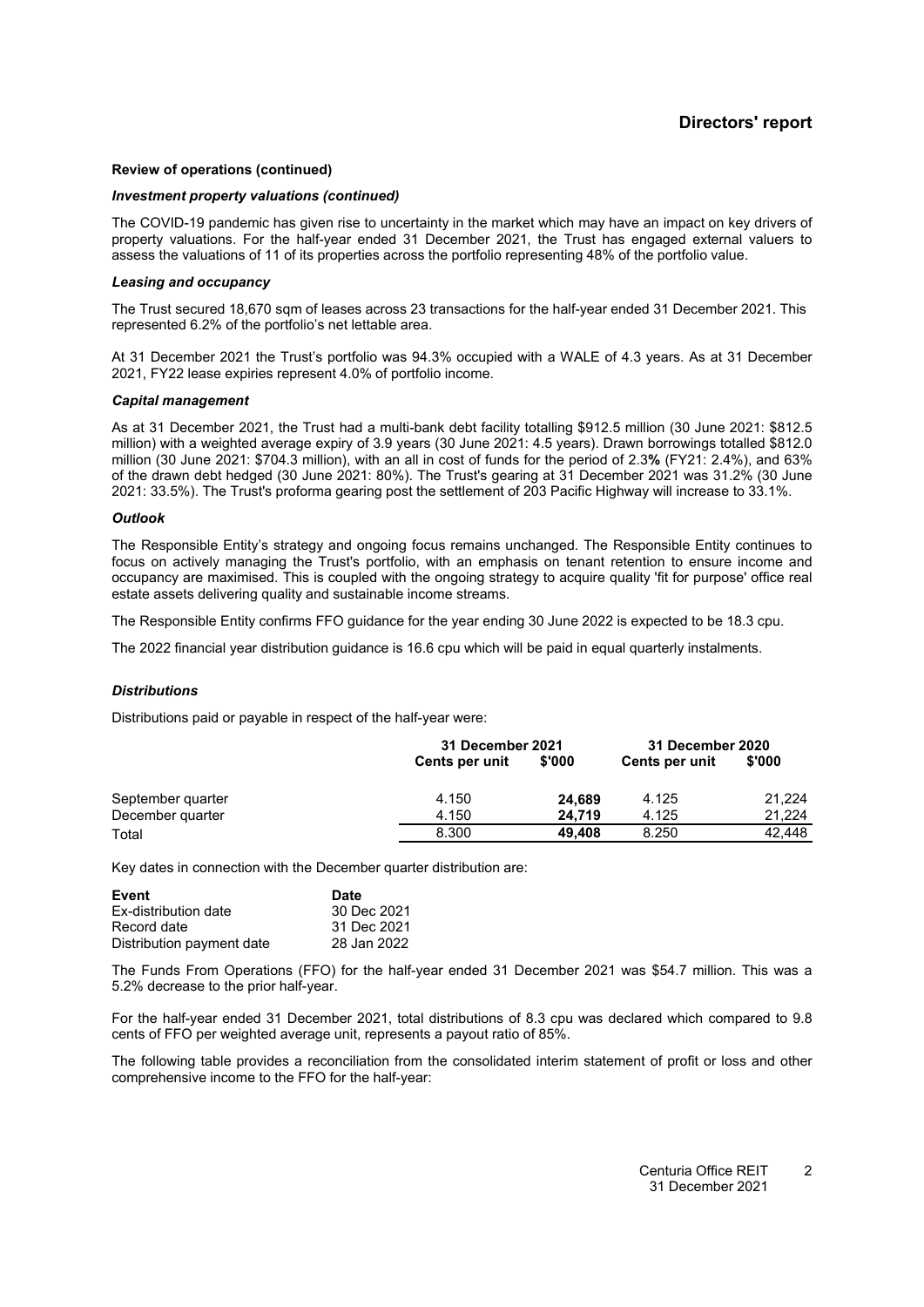### **Review of operations (continued)**

### *Distributions (continued)*

|                                                    | 31 December 2021 31 December 2020<br>\$'000 | \$'000  |
|----------------------------------------------------|---------------------------------------------|---------|
| Net profit for the period                          | 63,630                                      | 21,542  |
| <b>Adjustments:</b>                                |                                             |         |
| (Gain)/loss on fair value of investment properties | (11, 677)                                   | 30,192  |
| (Gain)/loss on fair value of derivatives           | (5,427)                                     | 37      |
| Rent free and abatement                            | 6.251                                       | 4,746   |
| Straight-lining of rental income                   | (2, 302)                                    | (1,948) |
| Amortisation of incentives and leasing fees        | 4.233                                       | 3,149   |
| Adjustments for AASB 16                            | (36)                                        | (30)    |
| <b>Funds From Operations</b>                       | 54,672                                      | 57,688  |

#### *Distribution reinvestment plan*

The Trust has activated the Distribution Reinvestment Plan ('DRP') for the September and December quarters, under which unitholders may elect to have all or part of their distribution entitlement reinvested by the issue of new units rather than distributions being paid in cash.

#### **Events subsequent to balance date**

Since balance date, the COVID-19 pandemic has continued to evolve and may have an impact on specific areas of judgement required for preparing these financial statements.

The Trust has continued to re-evaluate the significant inputs used to drive property valuations and recoverability of tenant arrears on a regular basis as detailed in Note [C1.](#page-12-0)

Based on these evaluations, the Trust has determined there are no material events which would give rise to an adiustment.

#### **Auditor's independence declaration**

The auditor's independence declaration required under Section 307C of the Corporations Act 2001 is set out on page 5 and forms part of the Directors' report for half-year ended 31 December 2021.

#### **Rounding of amounts**

The Trust is an entity of the kind referred to in ASIC Corporations (Rounding in Financials/Directors' Reports) Instrument 2016/191, related to the 'rounding off' of amounts in the Directors' report and interim financial report.

Amounts in the Directors' report and interim financial report have been rounded off, in accordance with the instrument, to the nearest thousand dollars, unless otherwise indicated.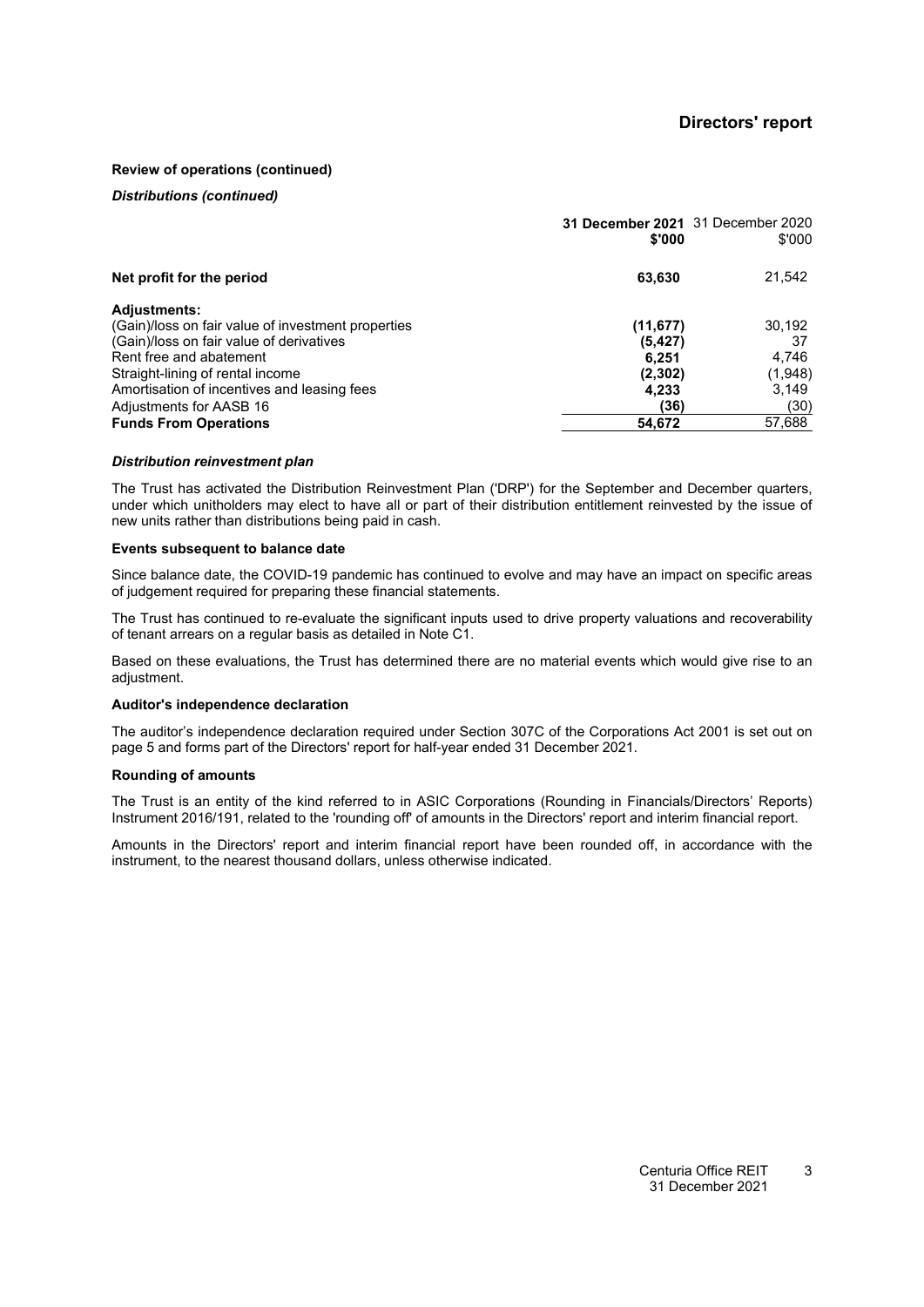### **Directors' report**

This report is made in accordance with a resolution of Directors.

 $\mathbb{Z}_2$ 

Matthew Hardy **Director** 

 $\left\langle 4\right\rangle$ 

Darren Collins Director

Sydney 3 February 2022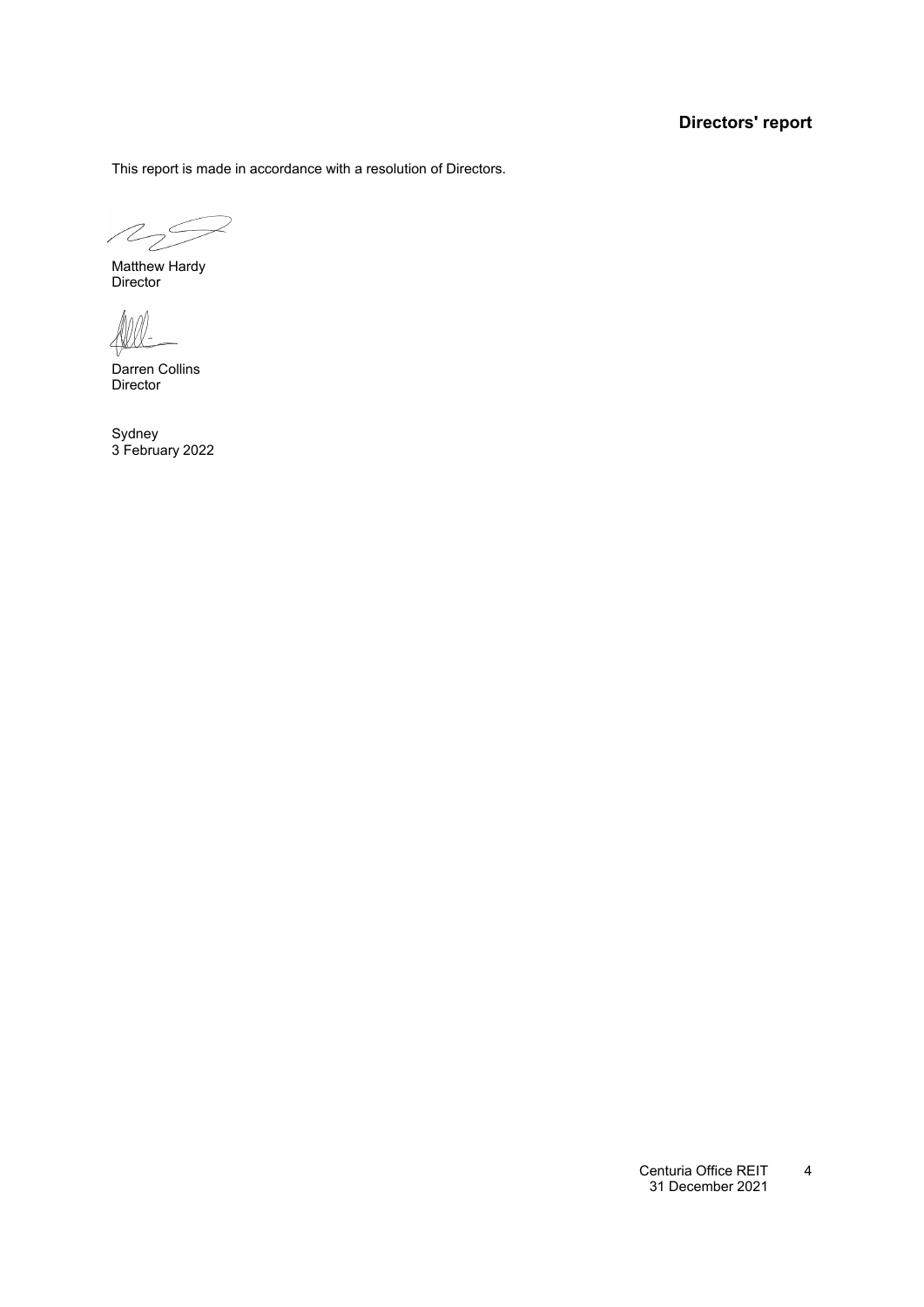

# Lead Auditor's Independence Declaration under Section 307C of the Corporations Act 2001

### To the Directors of Centuria Property Funds Limited, the Responsible Entity of Centuria Office REIT

I declare that, to the best of my knowledge and belief, in relation to the review of Centuria Office REIT for the half-year ended 31 December 2021 there have been:

- i. no contraventions of the auditor independence requirements as set out in the Corporations Act 2001 in relation to the review; and
- ii. no contraventions of any applicable code of professional conduct in relation to the review.

KPMG

KPMG **Peter Zabaks** Partner Sydney

3 February 2022

KPMG, an Australian partnership and a member firm of the KPMG global organisation of independent member firms affiliated with KPMG International Limited, a private English company limited by guarantee. All rights reserved. The KPMG name and logo are trademarks used under license by the independent member firms of the KPMG global organisation. Liability limited by a scheme approved under Professional Standards Legislation.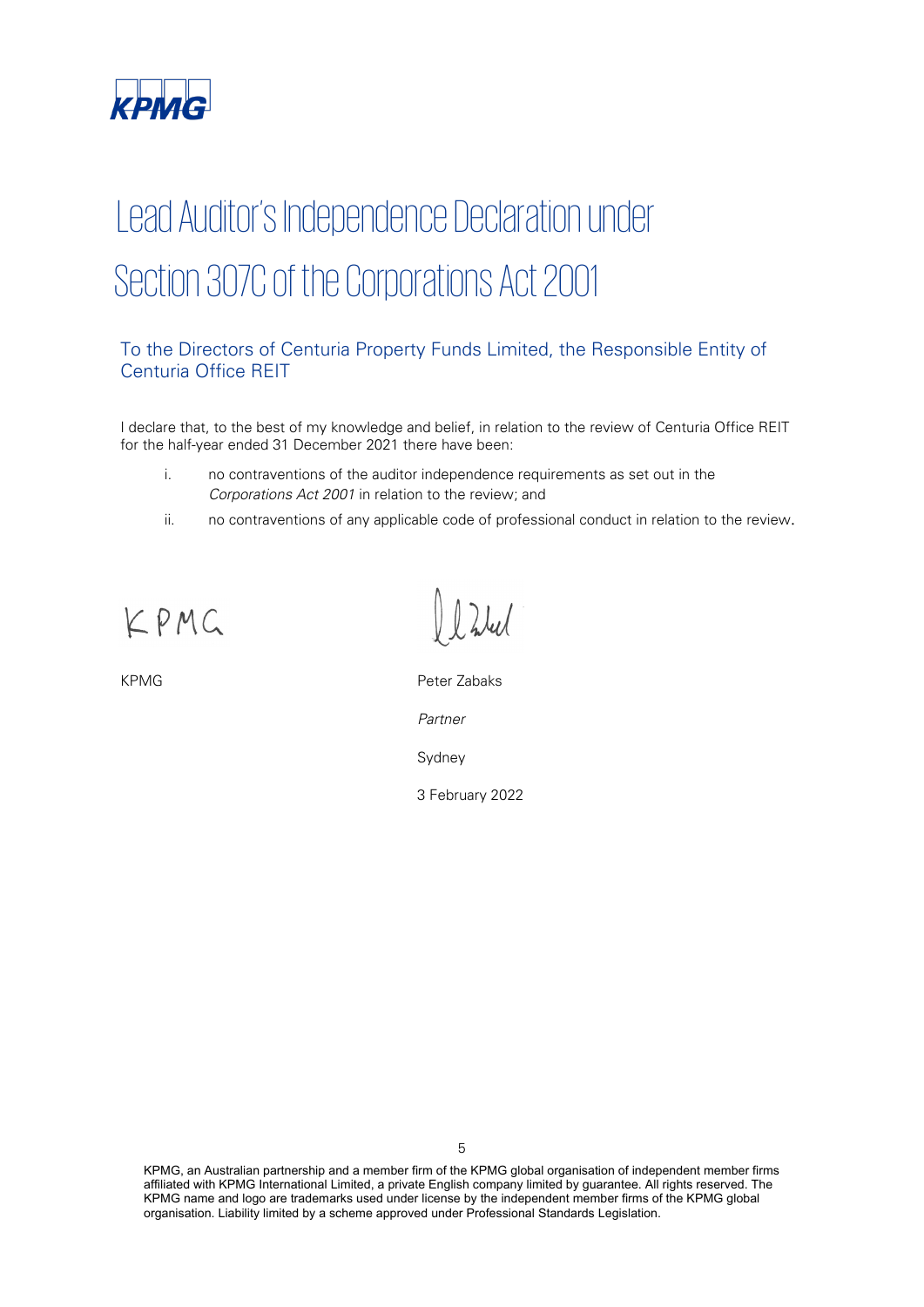### <span id="page-7-0"></span>**Centuria Office REIT Interim Financial Report**

**For the half-year ended 31 December 2021**

| <b>Contents</b>                                                                 | Page |
|---------------------------------------------------------------------------------|------|
| Consolidated interim statement of profit or loss and other comprehensive income |      |
| Consolidated interim statement of financial position                            | 8    |
| Consolidated interim statement of changes in equity                             | 9    |
| Consolidated interim statement of cash flows                                    | 10   |
| Condensed notes to the interim financial report                                 | 11   |
| A About the report                                                              | 11   |
| A1 General information                                                          | 11   |
| A2 Significant accounting policies                                              | 11   |
| A3 Segment reporting                                                            | 12   |
| <b>B</b> Trust performance                                                      | 13   |
| <b>B1 Distributions</b>                                                         | 13   |
| <b>B2</b> Rental income                                                         | 13   |
| <b>B3</b> Finance costs                                                         | 13   |
| C Trust's assets and liabilities                                                | 14   |
| C1 Investment properties                                                        | 14   |
| C <sub>2</sub> Borrowings                                                       | 18   |
| C <sub>3</sub> Issued capital                                                   | 18   |
| D Other notes                                                                   | 19   |
| D1 Fair value of financial instruments                                          | 19   |
| D <sub>2</sub> Related parties                                                  | 19   |
| D3 Events subsequent to reporting date                                          | 21   |
| Directors' declaration                                                          | 22   |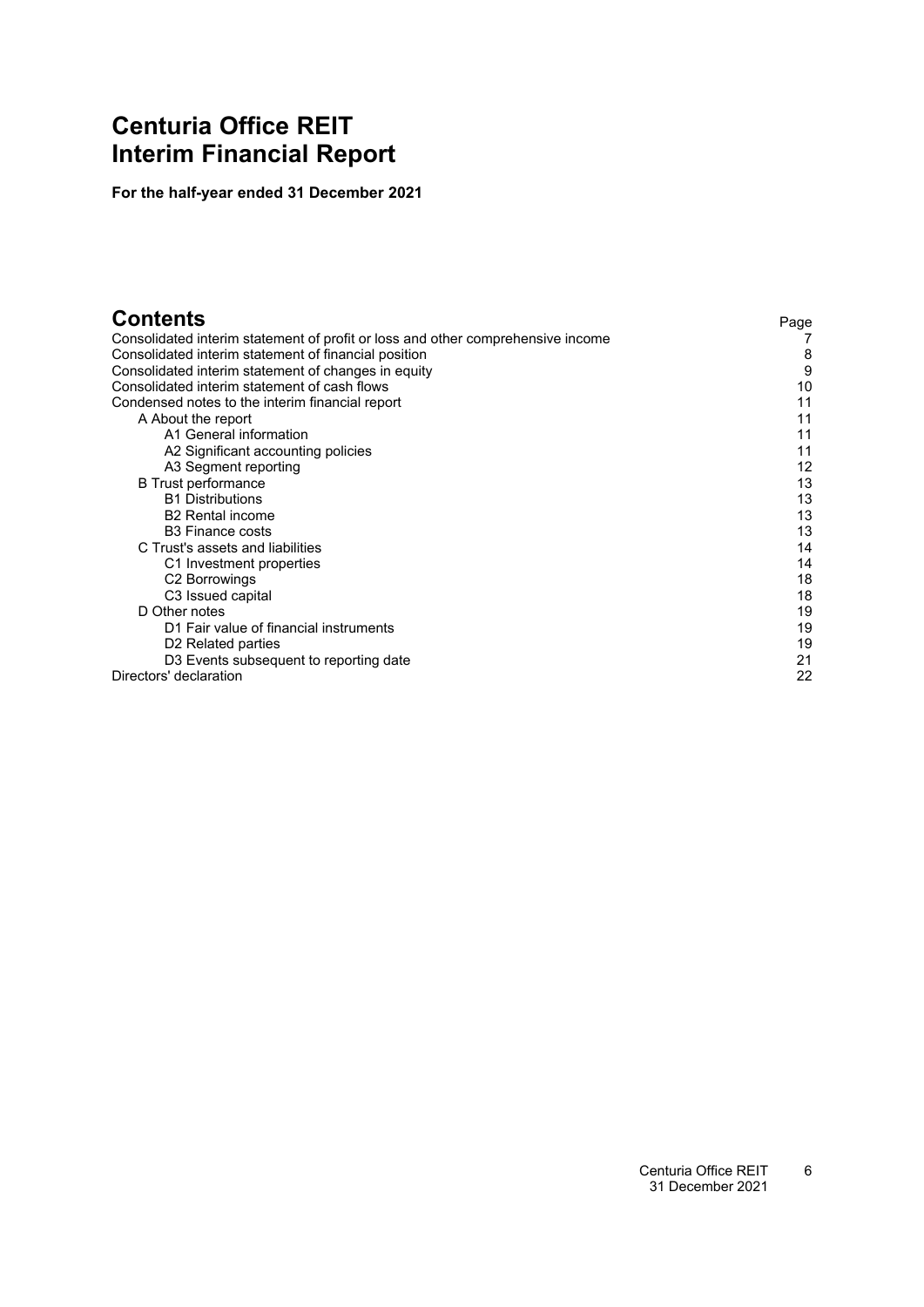### <span id="page-8-0"></span>**Consolidated interim statement of profit or loss and other comprehensive income**

### **For the half-year ended 31 December 2021**

|                                                                                                                                                                                                                                                                                               | <b>Note</b>                      | \$'000                                               | 31 December 2021 31 December 2020<br>\$'000                          |
|-----------------------------------------------------------------------------------------------------------------------------------------------------------------------------------------------------------------------------------------------------------------------------------------------|----------------------------------|------------------------------------------------------|----------------------------------------------------------------------|
| <b>Revenue</b>                                                                                                                                                                                                                                                                                |                                  |                                                      |                                                                      |
| Rent and recoverable outgoings                                                                                                                                                                                                                                                                | B <sub>2</sub>                   | 86,828<br>86,828                                     | 92,008<br>92,008                                                     |
| <b>Total revenue</b>                                                                                                                                                                                                                                                                          |                                  |                                                      |                                                                      |
| <b>Other income</b>                                                                                                                                                                                                                                                                           |                                  |                                                      |                                                                      |
| Net gain on fair value of investment properties                                                                                                                                                                                                                                               |                                  | 11,677                                               |                                                                      |
| Gain on fair value of derivative financial instruments                                                                                                                                                                                                                                        |                                  | 5,427                                                |                                                                      |
| Interest income                                                                                                                                                                                                                                                                               |                                  | 1                                                    | 6<br>$\overline{6}$                                                  |
| <b>Total other income</b>                                                                                                                                                                                                                                                                     |                                  | 17,105                                               |                                                                      |
| Total revenue and other income                                                                                                                                                                                                                                                                |                                  | 103,933                                              | 92,014                                                               |
| <b>Expenses</b><br>Loss/(gain) on fair value of investment properties<br>Rates, taxes and other property outgoings<br>Finance costs<br>Management fees<br>Other expenses<br>Rental waivers and ECL expense<br>Loss on fair value of derivative financial instruments<br><b>Total expenses</b> | B <sub>3</sub><br>D <sub>2</sub> | 22,315<br>9,433<br>6,092<br>1,123<br>1,340<br>40,303 | 30,192<br>20,665<br>9,237<br>5,860<br>2,972<br>1,509<br>37<br>70,472 |
| Net profit for the period                                                                                                                                                                                                                                                                     |                                  | 63,630                                               | 21,542                                                               |
| Other comprehensive income                                                                                                                                                                                                                                                                    |                                  |                                                      |                                                                      |
| Other comprehensive income for the period                                                                                                                                                                                                                                                     |                                  |                                                      |                                                                      |
| Total comprehensive income for the period                                                                                                                                                                                                                                                     |                                  | 63,630                                               | 21,542                                                               |
| Basic and diluted earnings per unit<br>Units on issue (cents per unit)                                                                                                                                                                                                                        |                                  | 10.68                                                | 4.19                                                                 |

The above consolidated interim statement of profit or loss and other comprehensive income should be read in *conjunction with the accompanying notes.*

> Centuria Office REIT 731 December 2021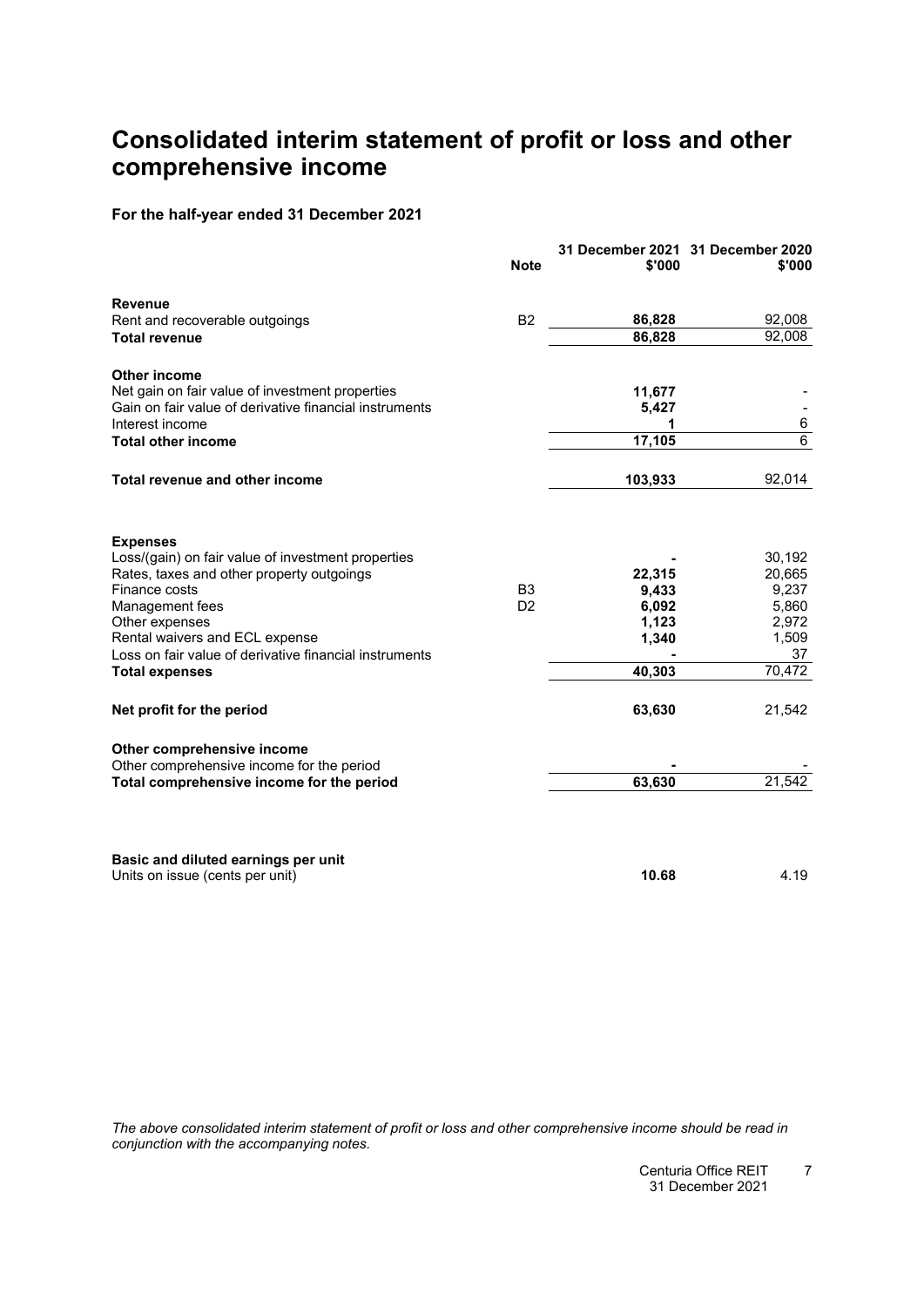### <span id="page-9-0"></span>**Consolidated interim statement of financial position**

### **As at 31 December 2021**

| <b>Note</b>                                        | 31 December 2021<br>\$'000 | 30 June 2021<br>\$'000 |
|----------------------------------------------------|----------------------------|------------------------|
| Assets                                             |                            |                        |
| <b>Current assets</b>                              |                            |                        |
| Cash and cash equivalents                          | 96,648                     | 15,644                 |
| Other assets                                       | 3,418                      | 1,625                  |
| Trade and other receivables                        | 9,198                      | 5,369                  |
| <b>Total current assets</b>                        | 109,264                    | 22,638                 |
| <b>Non-current assets</b>                          |                            |                        |
| C <sub>1</sub><br>Investment properties            | 2,285,719                  | 2,046,221              |
| Other non-current assets                           | 3,736                      |                        |
| <b>Total non-current assets</b>                    | 2,289,455                  | 2,046,221              |
| <b>Total assets</b>                                | 2,398,719                  | 2,068,859              |
| <b>Liabilities</b>                                 |                            |                        |
| <b>Current liabilities</b>                         |                            |                        |
| Trade and other payables                           | 44,071                     | 31,943                 |
| Distributions payable                              | 24,719                     | 21,224                 |
| <b>Total current liabilities</b>                   | 68,790                     | 53,167                 |
| <b>Non-current liabilities</b>                     |                            |                        |
| C <sub>2</sub><br>Borrowings                       | 808,405                    | 700,800                |
| Lease liability                                    | 32,624                     | 32,660                 |
| Derivative financial instruments<br>D <sub>1</sub> | 1,813                      | 7,240                  |
| <b>Total non-current liabilities</b>               | 842,842                    | 740,700                |
| <b>Total liabilities</b>                           | 911,632                    | 793,867                |
| <b>Net assets</b>                                  | 1,487,087                  | 1,274,992              |
| <b>Equity</b>                                      |                            |                        |
| C <sub>3</sub><br>Issued capital                   | 1,481,011                  | 1,283,138              |
| Retained earnings/(Accumulated losses)             | 6,076                      | (8, 146)               |
| <b>Total equity</b>                                | 1,487,087                  | 1,274,992              |

*The above consolidated interim statement of financial position should be read in conjunction with the accompanying notes.*

> Centuria Office REIT 831 December 2021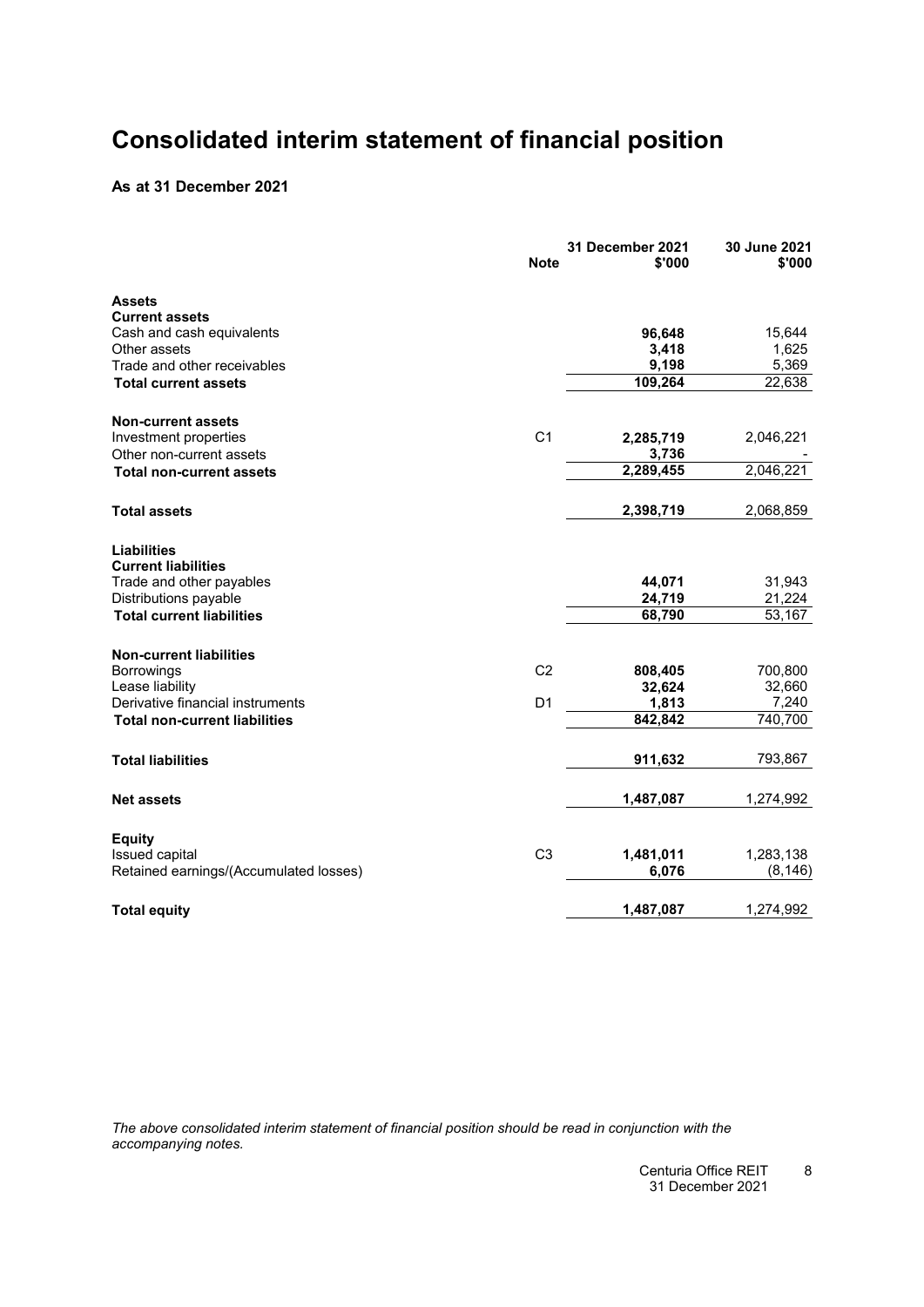### <span id="page-10-0"></span>**Consolidated interim statement of changes in equity**

### **For the half-year ended 31 December 2021**

|                                           | <b>Retained</b><br>earnings/<br>(Accumulated |                                 |                   | <b>Total</b>     |
|-------------------------------------------|----------------------------------------------|---------------------------------|-------------------|------------------|
|                                           | <b>Note</b>                                  | <b>Issued capital</b><br>\$'000 | losses)<br>\$'000 | equity<br>\$'000 |
| Balance at 1 July 2020                    |                                              | 1,283,138                       | (186)             | 1,282,952        |
| Net profit for the period                 |                                              |                                 | 21,542            | 21,542           |
| Total comprehensive income for the period |                                              |                                 | 21,542            | 21,542           |
| Distributions provided for or paid        | <b>B1</b>                                    |                                 | (42, 448)         | (42,448)         |
| Balance at 31 December 2020               |                                              | 1,283,138                       | (21, 092)         | 1,262,046        |
| Balance at 1 July 2021                    |                                              | 1,283,138                       | (8, 146)          | 1,274,992        |
| Net profit for the period                 |                                              |                                 | 63,630            | 63,630           |
| Total comprehensive income for the period |                                              | ۰                               | 63,630            | 63,630           |
| Units issued                              | C <sub>3</sub>                               | 200,995                         |                   | 200,995          |
| Dividend reinvestment plan ('DRP')        | C <sub>3</sub>                               | 1,736                           |                   | 1,736            |
| Equity raising costs                      | C <sub>3</sub>                               | (4, 858)                        |                   | (4, 858)         |
| Distributions provided for or paid        | <b>B1</b>                                    |                                 | (49, 408)         | (49, 408)        |
| Balance at 31 December 2021               |                                              | 1,481,011                       | 6,076             | 1,487,087        |

*The above consolidated interim statement of changes in equity should be read in conjunction with the accompanying notes.*

> Centuria Office REIT 31 December 2021 9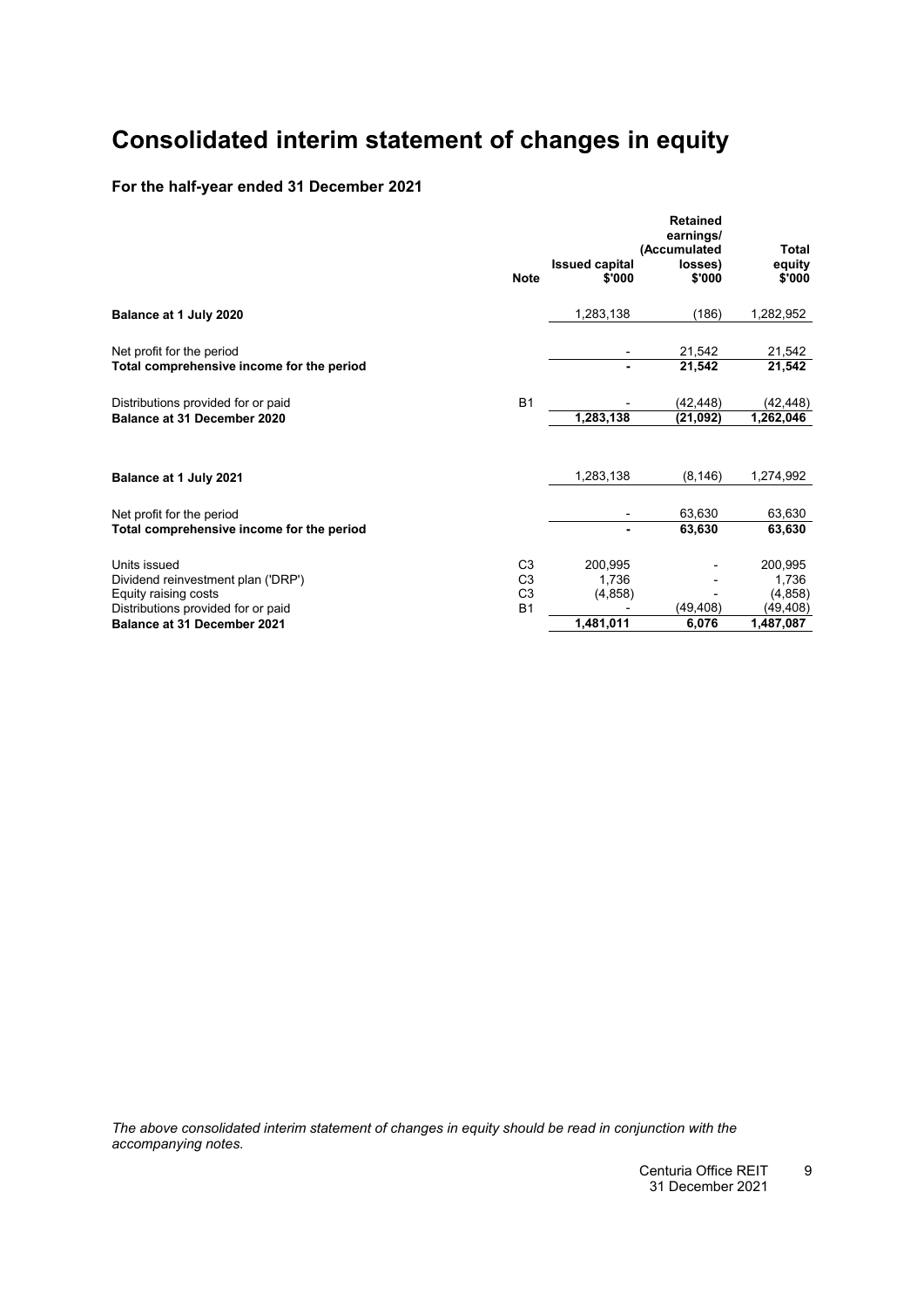## <span id="page-11-0"></span>**Consolidated interim statement of cash flows**

### **For the half-year ended 31 December 2021**

|                                                            | <b>Note</b> | \$'000    | 31 December 2021 31 December 2020<br>\$'000 |
|------------------------------------------------------------|-------------|-----------|---------------------------------------------|
| Cash flows from operating activities                       |             |           |                                             |
| Receipts from customers                                    |             | 92,942    | 105,446                                     |
| Payments to suppliers                                      |             | (30, 299) | (36, 409)                                   |
| Interest received                                          |             |           |                                             |
| Interest paid                                              |             | (7,886)   | (7, 824)                                    |
| Net cash generated by operating activities                 |             | 54,758    | 61,219                                      |
| Cash flows from investing activities                       |             |           |                                             |
| Payments for investment properties                         |             | (232,955) | (13, 590)                                   |
| Net cash used in investing activities                      |             | (232,955) | (13, 590)                                   |
| Cash flows from financing activities                       |             |           |                                             |
| Distribution paid                                          |             | (45, 913) | (44, 120)                                   |
| Proceeds from borrowings                                   |             | 107,675   |                                             |
| Payments for borrowing costs                               |             | (434)     | (44)                                        |
| Proceeds from issue of units                               |             | 202,731   |                                             |
| Equity raising costs                                       |             | (4, 858)  |                                             |
| Net cash generated by/(used in) financing activities       |             | 259,201   | (44, 164)                                   |
| Net increase in cash and cash equivalents                  |             | 81,004    | 3,465                                       |
| Cash and cash equivalents at beginning of financial period |             | 15,644    | 28,809                                      |
| Cash and cash equivalents at end of period                 |             | 96,648    | 32,274                                      |

*The above consolidated interim statement of cash flows should be read in conjunction with the accompanying notes.*

> Centuria Office REIT 1031 December 2021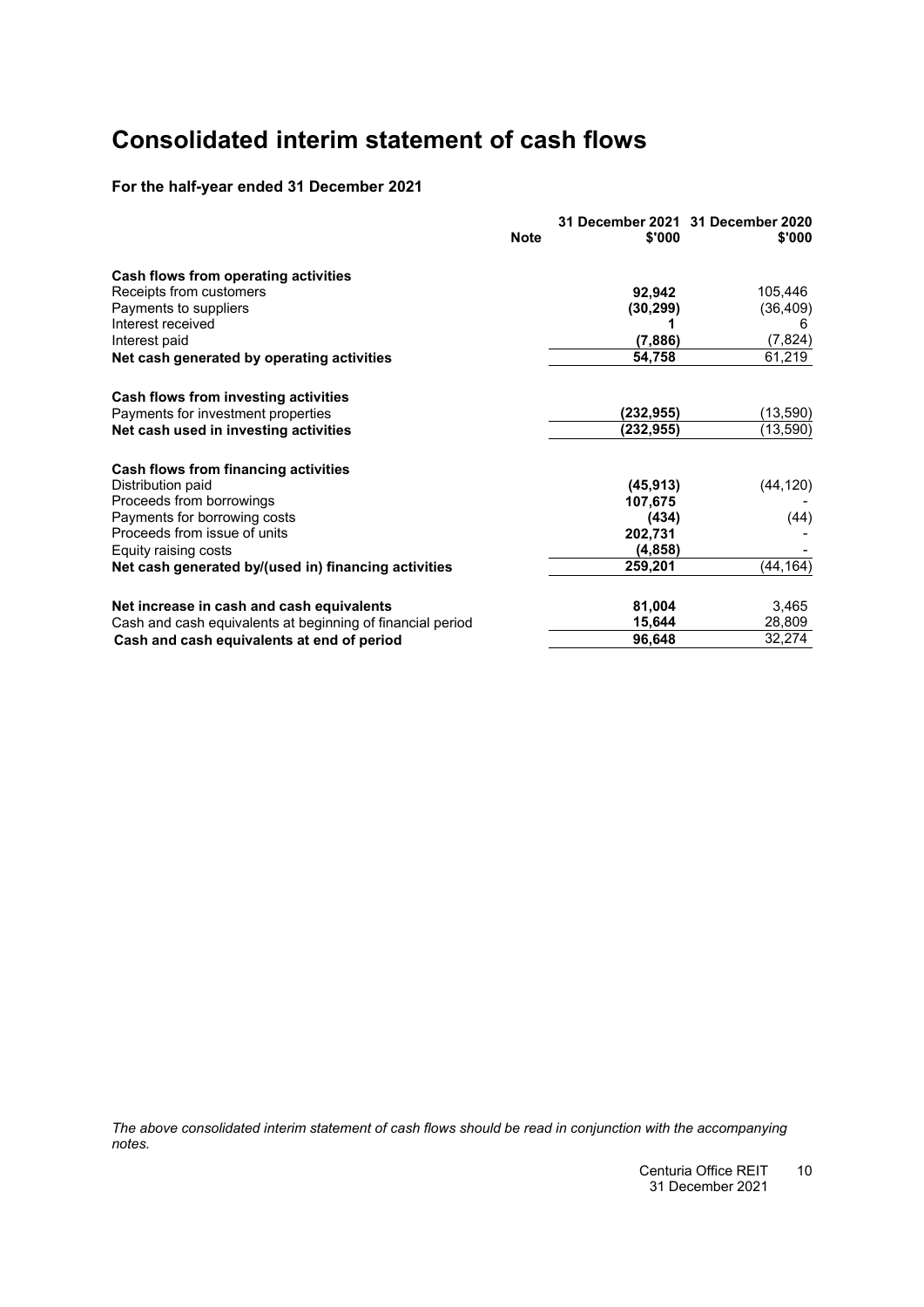### <span id="page-12-4"></span><span id="page-12-0"></span>**Condensed notes to the interim financial report**

<span id="page-12-1"></span>**For the half-year ended 31 December 2021**

### <span id="page-12-2"></span>**A About the report**

### **[A1](#page-12-2) General information**

Centuria Office REIT is a registered managed investment scheme under the Corporations Act 2001 and is domiciled in Australia. The principal activity of the Trust is disclosed in the Directors' report.

### **Statement of compliance**

The interim financial report is a general purpose financial report which has been prepared in accordance with AASB 134: Interim Financial Reporting and the Corporations Act 2001.

The interim financial report does not include all of the notes and information required for the annual financial report and should be read in conjunction with the annual financial report for the year ended 30 June 2021.

For the purposes of preparing the interim financial report, the Trust is a for profit entity.

The interim financial report was authorised for issue in accordance with a resolution of the board of directors of Centuria Property Funds Limited, the Responsible Entity, on 3 February 2022.

### **Basis of preparation**

The interim financial report has been prepared on the basis of historical cost, except for investment property and financial instruments which have been measured at fair value at the end of the reporting period. Cost is based on the fair value of the consideration given in exchange of assets. All amounts are presented in Australian dollars, which is the Trust's functional currency, unless otherwise noted.

### *Going concern*

The interim financial report has been prepared on a going concern basis, which assumes continuity of normal business activities and the realisation of assets and the settlement of liabilities in the ordinary course of business.

The COVID-19 pandemic has created uncertainty on the global financial markets and has affected the ability of impacted tenants to meet their rental obligations. The Trust has completed an extensive assessment on trade receivables and the directors remain confident that the Trust will be able to continue as a going concern.

The principal accounting policies adopted in the preparation of the interim financial report are consistent with those of the previous financial year and corresponding interim reporting period.

### **Rounding of amounts**

The Trust is an entity of the kind referred to in ASIC Corporations (Rounding in Financials/Directors' Reports) Instrument 2016/191, related to the 'rounding off' of amounts in the Directors' report and interim financial report. Amounts in the Directors' report and the interim financial report have been rounded off to the nearest thousand dollars, unless otherwise indicated.

### **Functional and presentation currency**

The interim financial report is presented in Australian dollars, which is the Trust's functional currency.

### **Additional information**

The registered office and principal place of business of the Trust and the Responsible Entity are as follows:

<span id="page-12-3"></span>**Registered office: Principal place of business:** Level 41, Chifley Tower, 2 Chifley Square Level 41, Chifley Tower, 2 Chifley Square Level 41, Chifley Tower, 2000 Sydney NSW 2000

### **[A2](#page-12-3) Significant accounting policies**

The principal accounting policies adopted in the preparation of the interim financial report are consistent with those of the previous financial year and interim period.

#### Centuria Office REIT 31 December 2021 11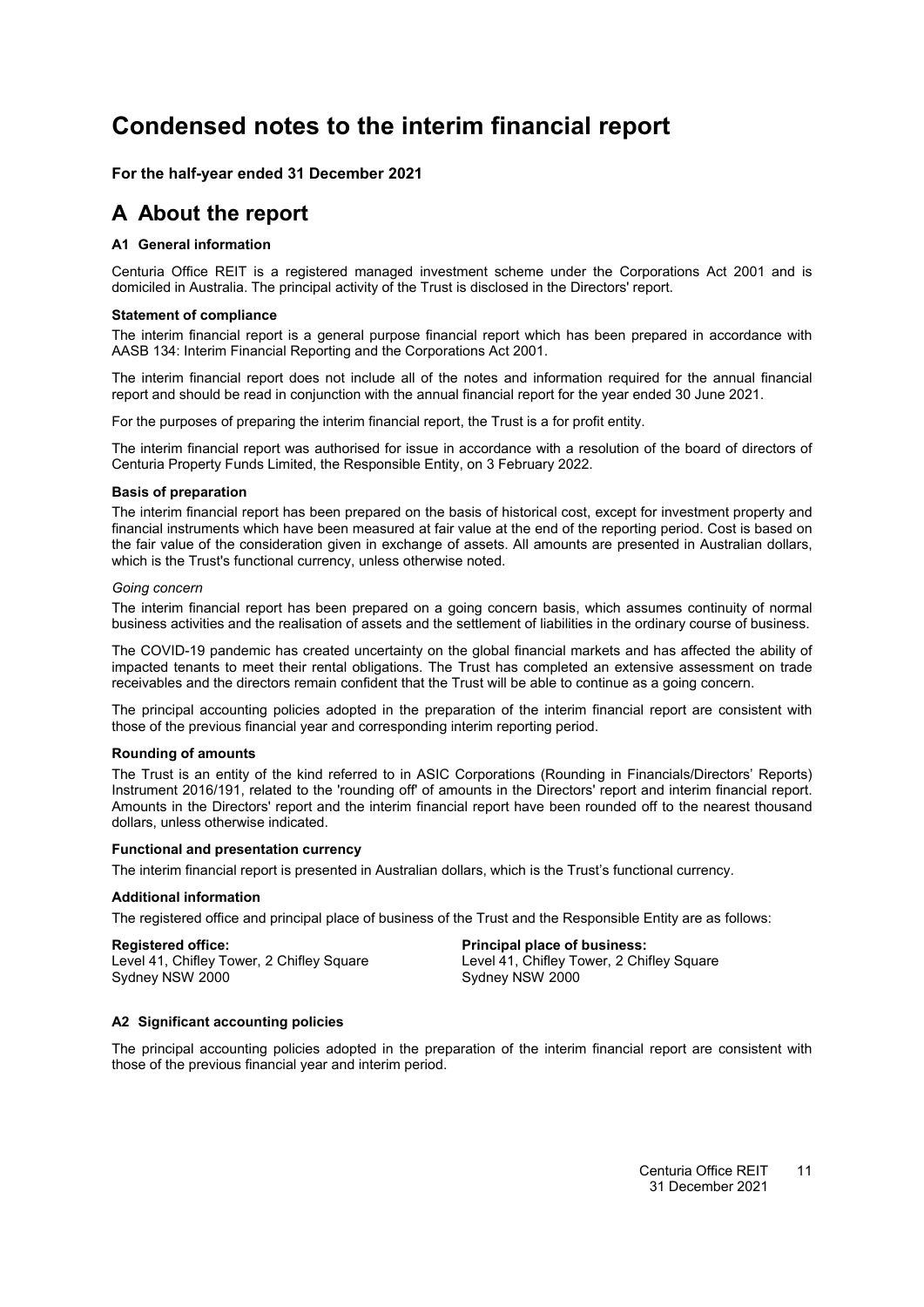### **About the report**

### <span id="page-13-0"></span>**[A3](#page-13-0) Segment reporting**

The Trust operates in one segment, being investment in Australian office property. The Trust has determined its one operating segment based on the internal information that is provided to the chief operating decision maker and which is used in making strategic decisions. The Responsible Entity has been identified as the Trust's chief operating decision maker.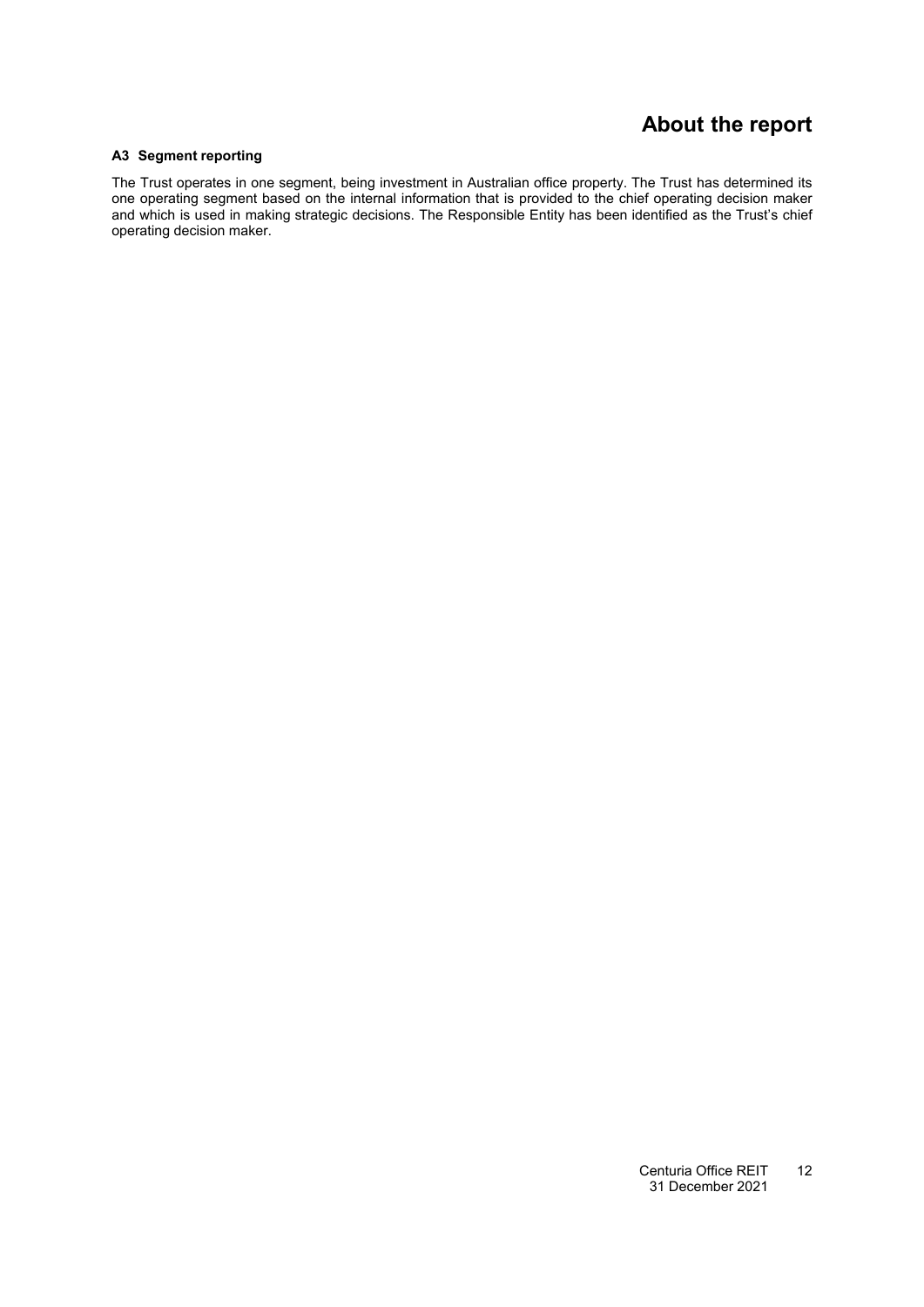### <span id="page-14-1"></span><span id="page-14-0"></span>**B Trust performance**

### **[B1](#page-14-1) Distributions**

|                   |                       | 31 December 2021 |                | 31 December 2020 |
|-------------------|-----------------------|------------------|----------------|------------------|
|                   | <b>Cents per unit</b> | \$'000           | Cents per unit | \$'000           |
| September quarter | 4.150                 | 24.689           | 4.125          | 21.224           |
| December quarter  | 4.150                 | 24.719           | 4.125          | 21.224           |
| Total             | 8.300                 | 49.408           | 8.250          | 42.448           |

Key dates in connection with the December quarter distribution are:

| Event                     | <b>Date</b> |
|---------------------------|-------------|
| Ex-distribution date      | 30 Dec 2021 |
| Record date               | 31 Dec 2021 |
| Distribution payment date | 28 Jan 2022 |

### <span id="page-14-2"></span>**[B2](#page-14-2) Rental income**

|                                  | 31 December 2021 31 December 2020<br>\$'000 | \$'000 |
|----------------------------------|---------------------------------------------|--------|
| Rental income                    | 72.492                                      | 77,285 |
| Recoverable outgoings            | 12,034                                      | 12.775 |
| Straight-lining of lease revenue | 2.302                                       | 1.948  |
|                                  | 86,828                                      | 92,008 |

<span id="page-14-3"></span>Rental income for the comparative period included a lease surrender payment from Foxtel at 35 Robina Town Centre Drive, Robina QLD.

### **[B3](#page-14-3) Finance costs**

Finance costs include interest expense and amortised borrowing costs. Interest expense is recognised in profit or loss as it accrues. Finance costs are recognised using the effective interest rate applicable to the financial liability.

|                  | 31 December 2021 31 December 2020<br>\$'000 | \$'000 |
|------------------|---------------------------------------------|--------|
| Interest expense | 9,069                                       | 8,950  |
| Borrowing costs  | 364                                         | 287    |
|                  | 9.433                                       | 9,237  |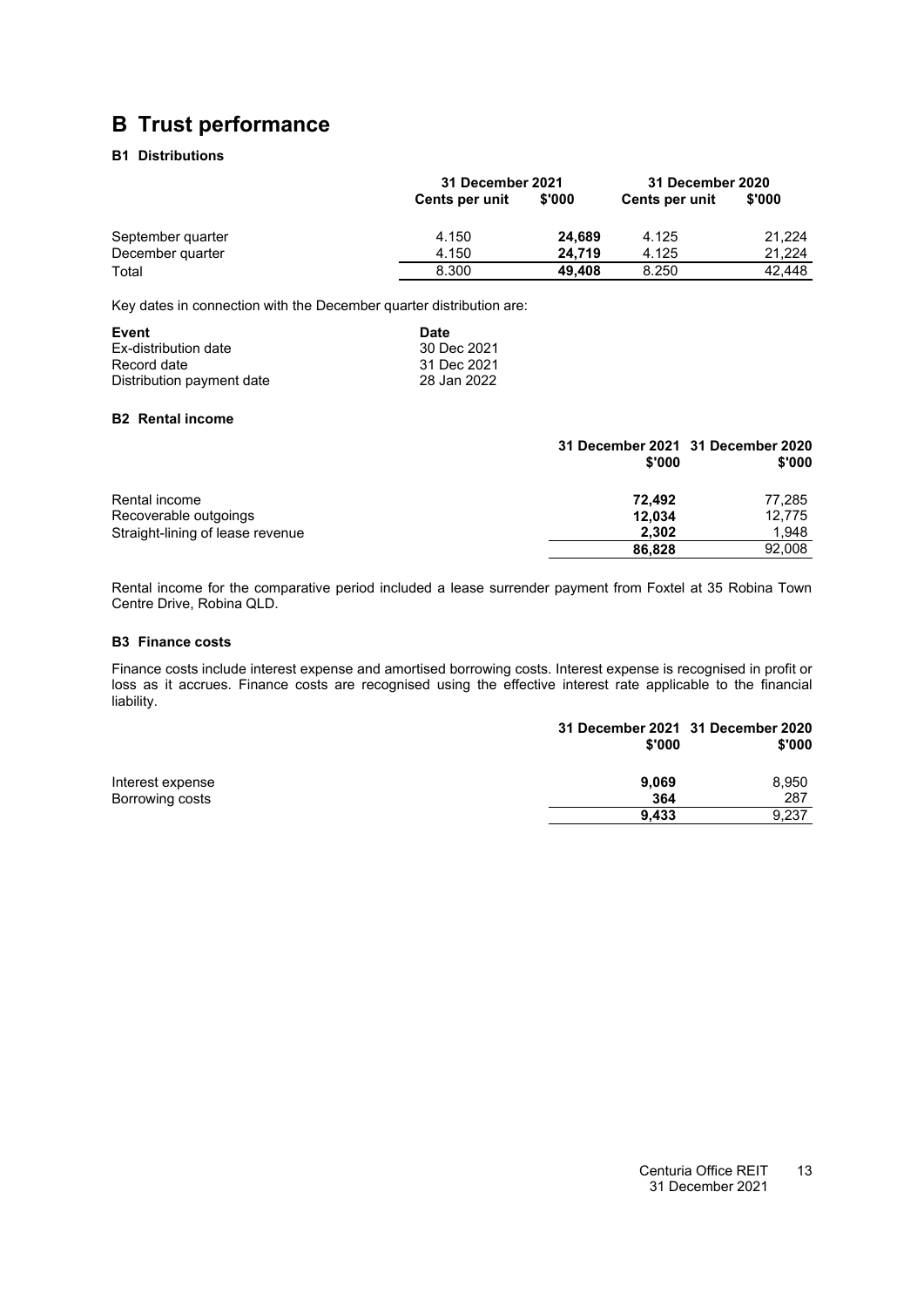### **[C1](#page-12-0) Investment properties**

|                                                                                                                                              | <b>31 December 2021</b><br>\$'000 | 30 June 2021<br>\$'000      |
|----------------------------------------------------------------------------------------------------------------------------------------------|-----------------------------------|-----------------------------|
| Opening balance                                                                                                                              | 2,046,221                         | 2,085,650                   |
| Purchase price of investment properties<br>Stamp duty and other transaction costs                                                            | 204,639<br>13.572                 |                             |
| Capital improvements and associated costs                                                                                                    | 12,063<br>230,274                 | 15,357<br>15,357            |
| Net Gain/(loss) on fair value of investment properties<br>Change in capitalised leasing fees<br>Change in deferred rent and lease incentives | 11,677<br>441<br>(2,894)          | (15, 137)<br>3,065<br>1,992 |
| Disposals at fair value                                                                                                                      | 9,224                             | (44,706)<br>(54, 786)       |
| <b>Closing balance</b>                                                                                                                       | 2,285,719                         | 2,046,221                   |

The carrying amount of investment properties includes components related to deferred rent, capitalised lease incentives and leasing fees amounting to \$43,686,000 (30 Jun 21: \$46,139,000) and a right of use asset of \$31,769,000.

Stamp duty and other associated costs incurred for property acquisitions are recognised and included in the initial measurement of the asset. However, these costs are written off on application of the fair value method through profit or loss.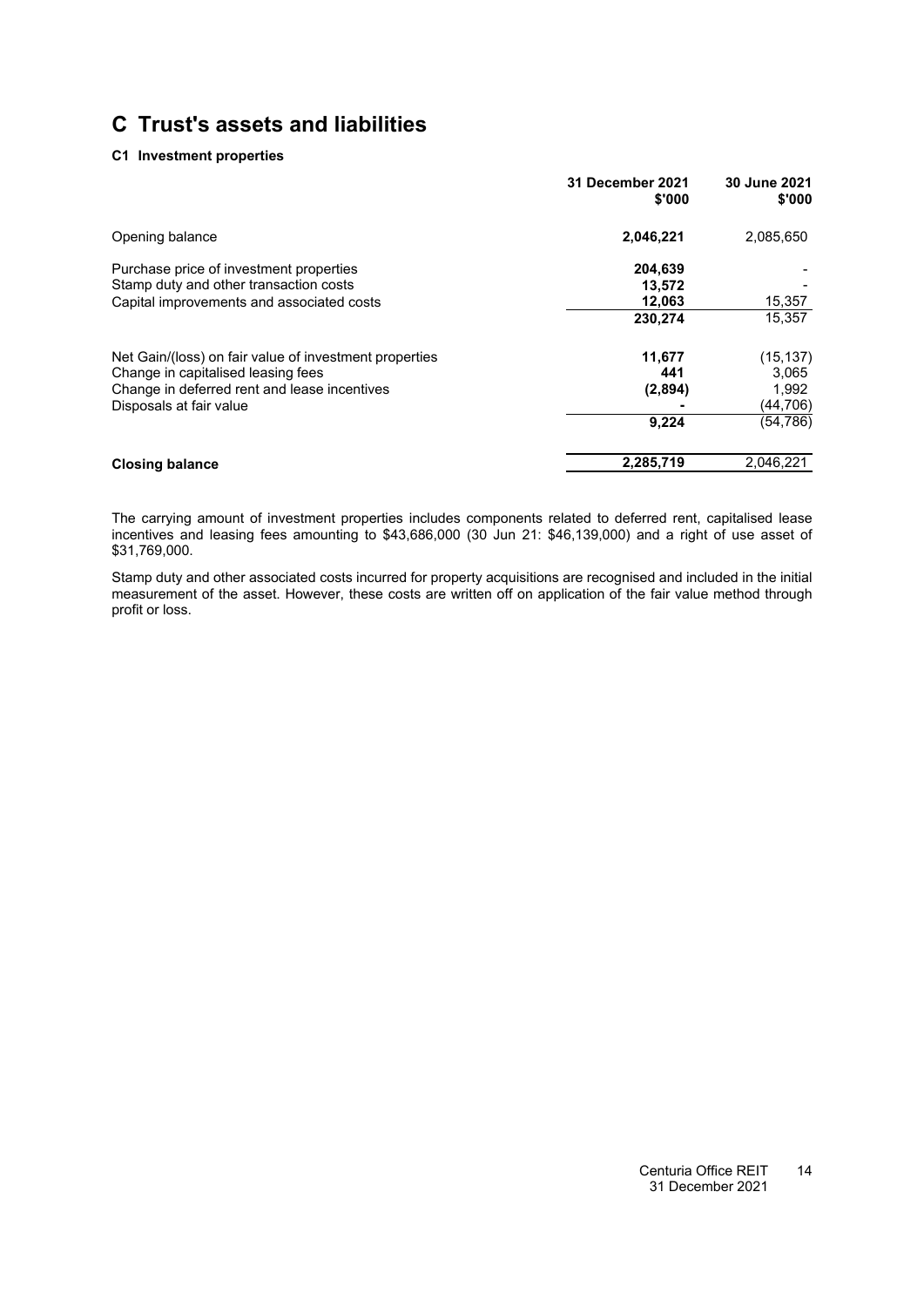### **[C1](#page-12-4) Investment properties (continued)**

|                                          | <b>Fair value</b>   |                     | <b>Capitalisation rate</b> |                | <b>Discount rate</b> |                |                     |                                       |
|------------------------------------------|---------------------|---------------------|----------------------------|----------------|----------------------|----------------|---------------------|---------------------------------------|
| <b>Property</b>                          | 31 Dec 21<br>\$'000 | 30 Jun 21<br>\$'000 | 31 Dec 21<br>%             | 30 Jun 21<br>% | 31 Dec 21<br>%       | 30 Jun 21<br>% | 31 Dec 21<br>Valuer | Last<br>independent<br>valuation date |
| <b>NSW</b>                               |                     |                     |                            |                |                      |                |                     |                                       |
| 8 Central Ave, Eveleigh NSW*             | 210,000             | 200,000             | 5.00%                      | 5.13%          | 6.00%                | 6.13%          | <b>CBRE</b>         | Dec 2021                              |
| 201 Pacific Hwy, St Leonards NSW*        | 107,500             | 107,000             | 5.50%                      | 5.63%          | 6.38%                | 6.38%          | <b>KF</b>           | Dec 2021                              |
| 9 Help St, Chatswood NSW                 | 95,000              | 92,500              | 5.38%                      | 5.38%          | 6.23%                | 6.38%          | <b>Directors</b>    | Jun 2021                              |
| 203 Pacific Hwy, St Leonards NSW*^       | 68,000              | 68,000              | 5.75%                      | 5.75%          | 6.25%                | 6.63%          | <b>Directors</b>    | Jun 2021                              |
| 77 Market St, Wollongong NSW             | 37,000              | 36,000              | 6.50%                      | 6.75%          | 6.75%                | 7.75%          | <b>KF</b>           | Dec 2021                              |
| <b>ACT</b>                               |                     |                     |                            |                |                      |                |                     |                                       |
| 2 Phillip Law St, Canberra ACT^          | 252,000             | 252,000             | 5.00%                      | 5.00%          | 5.75%                | 5.75%          | <b>Directors</b>    | Jun 2021                              |
| 60 Marcus Clarke St, Canberra ACT^       | 62,000              | 61,000              | 6.50%                      | 6.75%          | 6.75%                | 7.00%          | <b>KF</b>           | Dec 2021                              |
| 54 Marcus Clarke St, Canberra ACT^       | 24,000              | 22,800              | 7.00%                      | 7.25%          | 6.75%                | 7.00%          | <b>Directors</b>    | Jun 2021                              |
| <b>QLD</b>                               |                     |                     |                            |                |                      |                |                     |                                       |
| 825 Ann St, Fortitude Valley QLD         | 158,500             | 155,000             | 5.75%                      | 6.00%          | 5.88%                | 6.75%          | Colliers            | Dec 2021                              |
| 154 Melbourne St, South Brisbane QLD     | 81,000              | 80,500              | 6.00%                      | 6.00%          | 6.50%                | 6.50%          | <b>Directors</b>    | Jun 2021                              |
| 100 Brookes St, Fortitude Valley QLD     | 85,000              | 82,000              | 5.88%                      | 6.00%          | 6.25%                | 6.50%          | <b>Directors</b>    | Jun 2021                              |
| 438-517 Kingsford Smith Dr, Hamilton QLD | 79,500              | 77,000              | 6.00%                      | 6.25%          | 6.50%                | 7.00%          | ΜЗ                  | Dec 2021                              |
| 35 Robina Town Ctr Dr, Robina QLD        | 44,500              | 42,000              | 7.00%                      | 7.50%          | 7.25%                | 7.75%          | JLL                 | Dec 2021                              |
| 555 Coronation Dr. Brisbane QLD          | 45,500              | 39,000              | 6.00%                      | 6.75%          | 6.50%                | 7.25%          | M <sub>3</sub>      | Dec 2021                              |
| <b>VIC</b>                               |                     |                     |                            |                |                      |                |                     |                                       |
| 818 Bourke St, Docklands VIC             | 217,000             | 220,000             | 5.13%                      | 5.13%          | 6.00%                | 6.00%          | <b>CBRE</b>         | Dec 2021                              |
| 576 Swan St, Richmond VIC                | 70,000              | 65,500              | 5.25%                      | 5.50%          | 6.00%                | 6.50%          | <b>CBRE</b>         | Dec 2021                              |
| 2 Kendall St, Williams Landing VIC       | 71,000              | 69,000              | 5.75%                      | 5.75%          | 6.75%                | 6.75%          | <b>Directors</b>    | Jun 2021                              |
| 101 Moray, South Melbourne VIC**         | 198,400             |                     | 5.00%                      | $-$ %          | 5.88%                | $-$ %          | <b>Directors</b>    | Oct 2021                              |
| <b>SA</b>                                |                     |                     |                            |                |                      |                |                     |                                       |
| 1 Richmond Rd, Keswick SA                | 40,300              | 39,200              | 7.00%                      | 7.00%          | 7.50%                | 7.75%          | <b>Directors</b>    | Jun 2021                              |
| 131-139 Grenfell St, Adelaide SA         | 19,000              | 19,000              | 7.00%                      | 7.00%          | 6.75%                | 6.50%          | <b>Directors</b>    | Jun 2021                              |

Centuria Office REIT 31 December 2021 15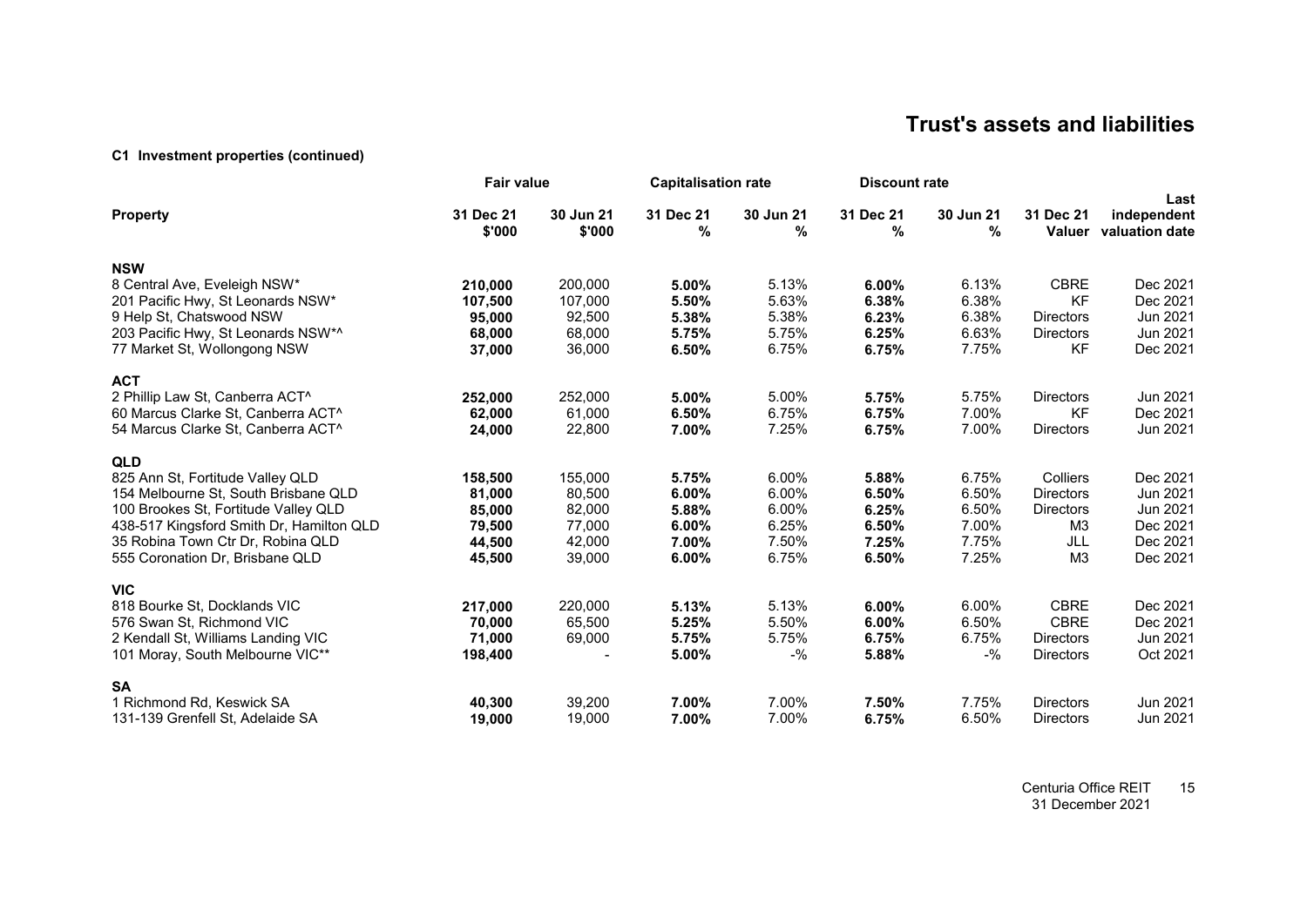### **[C1](#page-12-4) Investment properties (continued)**

|                                             | <b>Fair value</b>   |                            | <b>Capitalisation rate</b> |                | <b>Discount rate</b> |                       |                            |                                       |
|---------------------------------------------|---------------------|----------------------------|----------------------------|----------------|----------------------|-----------------------|----------------------------|---------------------------------------|
| <b>Property</b>                             | 31 Dec 21<br>\$'000 | <b>30 Jun 21</b><br>\$'000 | 31 Dec 21<br>%             | 30 Jun 21<br>% | 31 Dec 21<br>%       | <b>30 Jun 21</b><br>% | 31 Dec 21<br><b>Valuer</b> | Last<br>independent<br>valuation date |
| <b>WA</b><br>235 William St, Northbridge WA | 180.000             | 181.750                    | 6.50%                      | 6.50%          | 6.75%                | 6.75%                 | <b>Directors</b>           | Jun 2021                              |
| 144 Stirling St, Perth WA                   | 73.250              | 70.000                     | $6.00\%$                   | 6.00%          | 6.75%                | 6.75%                 | C&W                        | Dec 2021                              |
| 46 Colin St, Perth WA^~                     | 67.269              | 66,971                     | 7.00%                      | 7.00%          | 7.00%                | 7.00%                 | <b>Directors</b>           | Jun 2021                              |
|                                             | 2,285,719           | 2,046,221                  |                            |                |                      |                       |                            |                                       |

\* The Trust owns 50% of 201 and 203 Pacific Highway, St Leonards NSW and 8 Central Avenue, Eveleigh NSW. During the year, the Trust paid a deposit to acquire the other 50% of 203 Pacific, St Leonards NSW which is expected to settle in the second half of FY22.

\*\* During the year, The Trust acquired 101 Moray Street, South Melbourne VIC.

^ The Trust holds a leasehold interest in 46 Colin Street, Perth WA, 203 Pacific Highway, St Leonards NSW, 2 Phillip Law St, Canberra ACT, 60 Marcus Clarke St, Canberra ACT and 54 Marcus Clarke St ACT.

~ A right of use asset on the ground lease at 46 Colin St is included in the fair value of the property. The carrying value of the lease liability as at 31 December 2021 is \$32.62 million.

The Trust's weighted average capitalisation rate for the period is 5.65% (30 Jun 21: 5.81%).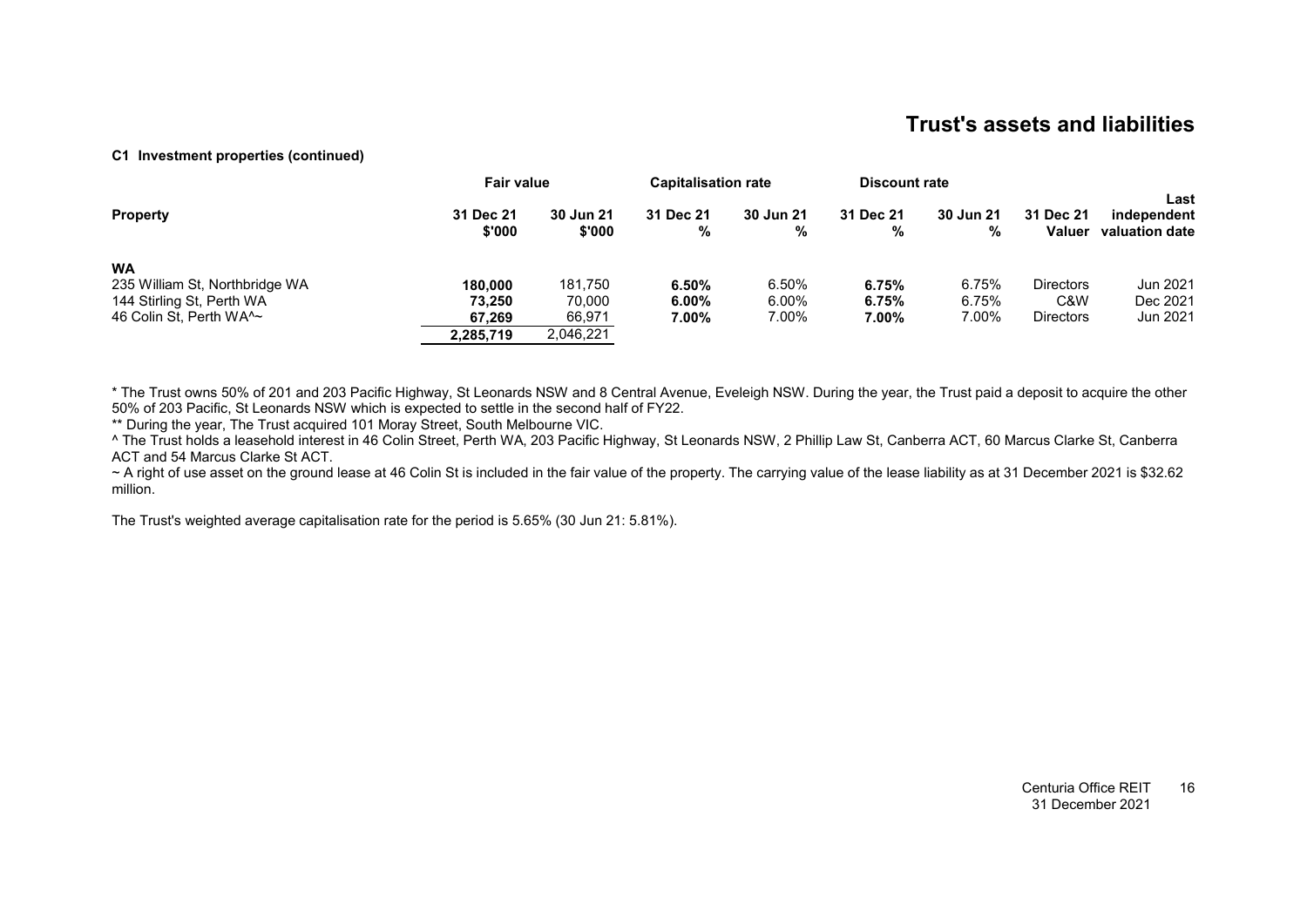### **[C1](#page-12-0) Investment properties (continued)**

### **Valuation techniques and significant unobservable inputs**

The fair values of the investment properties were determined by the directors of the Responsible Entity or by an external, independent valuation company having an appropriate recognised professional qualification and recent experience in the location and category of the properties being valued. Fair value is based on market values, being the estimated amount for which a property could be exchanged on the date of valuation between a willing buyer and willing seller in an arm's length transaction after proper marketing wherein the parties had each acted knowledgeably, prudently and without compulsion.

Given the evolving economic conditions as a result of the COVID-19 pandemic, there is continuing uncertainty surrounding the potential impact on future cashflows and valuations. Rent relief allowances provided in accordance with the Code were taken into consideration when determining the cashflows for the property, however actual future cashflows may differ from this. The Responsible Entity has also considered additional factors such as changes in downtime, incentive allowances, rental growth and rental relief in line with the Code when determining property valuations. The Trust has externally valued 11 properties in its property portfolio at 31 December 2021.

The valuations were prepared by considering the following valuation methodologies:

- Capitalisation Approach: the annual net rental income is capitalised at an appropriate market yield to arrive at the property's market value. Appropriate capital adjustments are then made where necessary to reflect the specific cash flow profile and the general characteristics of the property.
- Discounted Cash Flow Approach: this approach incorporates the estimation of future annual cash flows over a 10 year period by reference to expected rental growth rates, ongoing capital expenditure, terminal sale value and acquisition and disposal costs. The present value of future cash flows is then determined by the application of an appropriate discount rate to derive a net present value for the property.
- Direct Comparison Approach: this approach identifies comparable sales on a dollar per square metre of lettable area basis and compares the equivalent rates to the property being valued to determine the property's market value.

The valuations reflect, as appropriate; the type of tenants actually in occupation or responsible for meeting lease commitments or likely to be in occupation after letting of vacant accommodation and the market's general perception of their credit-worthiness; the allocation of maintenance and insurance responsibilities between the lessor and lessee; and the remaining economic life of the property. It has been assumed that whenever rent reviews or lease renewals are pending with anticipated reversionary increases, all notices and, where appropriate, counter notices have been served validly and within the appropriate time.

A further sensitivity analysis was undertaken by the Trust to assess the fair value of investment properties given the uncertain impact of the COVID-19 pandemic on property values. The table below illustrates the impact on valuation of movements in capitalisation rates:

| <b>Fair Value</b>   | Capitalisation rate impact |          |  |  |
|---------------------|----------------------------|----------|--|--|
| at 31 December 2021 | $+0.25%$                   | $-0.25%$ |  |  |
| \$'000              | \$'000                     | \$'000   |  |  |
| 2.285.719           | (95, 523)                  | 104.370  |  |  |

Given the unknown future impact that COVID-19 might have on the commercial real estate market and global market in general, coupled with a lower interest rate environment, a higher degree of judgement and consideration is required in assessing the significant inputs that determine property valuations. Management and external valuers acknowledge current valuations are subject to 'material valuation uncertainty' as a consequence of this. It can be challenging to determine the full impact on Net Passing Income for the property for future periods as the Trust continues to negotiate rent relief arrangements with tenants that fall within the Code. To date, there has been little evidence to suggest that capitalisation and discount rates have softened since the COVID-19. As the COVID-19 pandemic progresses, the Trust has continued to re-assess the valuation method to ensure appropriate consideration given to inputs used.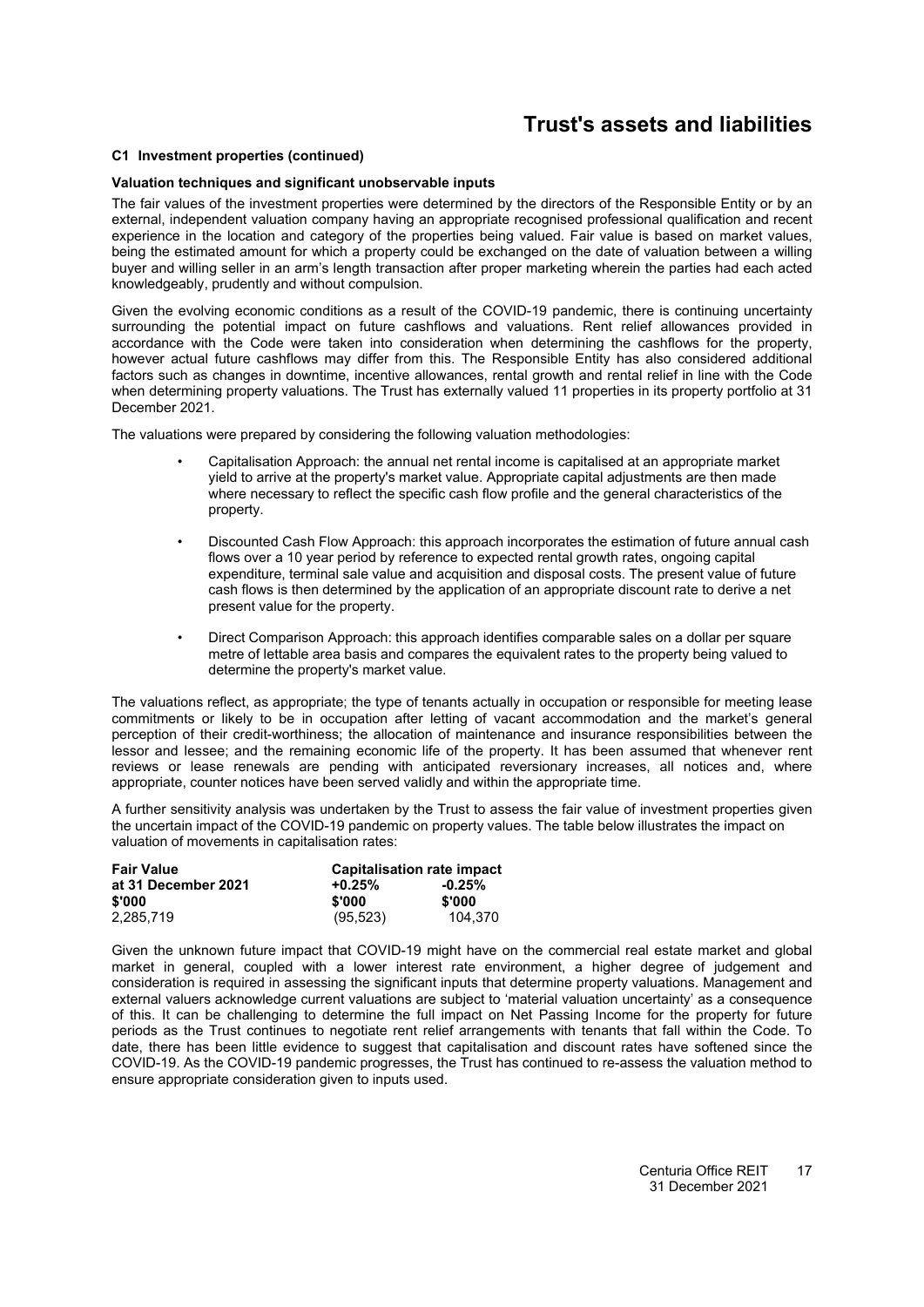#### <span id="page-19-0"></span>**[C2](#page-19-0) Borrowings**

|                                                  | 31 December 2021<br>\$'000 | 30 June 2021<br>\$'000 |
|--------------------------------------------------|----------------------------|------------------------|
| Non-current                                      |                            |                        |
| Secured Ioan                                     | 812,004                    | 704,329                |
| Borrowing costs                                  | (3,599)                    | (3, 529)               |
|                                                  | 808,405                    | 700,800                |
|                                                  | 31 December 2021<br>\$'000 | 30 June 2021<br>\$'000 |
| <b>Facility limit</b>                            | 912,500                    | 812,500                |
| Facilities used - bank loans                     | (812,004)                  | (704, 329)             |
| Facilities used - bank quarantee                 | (1, 496)                   | (1, 496)               |
| Facilities unused at reporting date - bank loans | 99,000                     | 106,675                |
|                                                  |                            |                        |

As at 31 December 2021, the Trust had \$515 million (30 Jun 21: \$565 million), or 63.4% of interest rate swaps hedged against its drawn debt.

An additional \$100 million loan facility with a new financier was established during the period.

The facilities are secured by first mortgages over the Trust's investment properties and a first ranking fixed and floating charge over all assets of the Trust.

<span id="page-19-1"></span>The secured loan has covenants in relation to Loan to Value Ratio ('LVR') and Interest Coverage Ratio ('ICR') which the Trust has complied with during the period.

#### **[C3](#page-19-1) Issued capital**

|                          |                   | <b>31 December 2021</b> |                   | 30 June 2021 |
|--------------------------|-------------------|-------------------------|-------------------|--------------|
|                          | <b>Units '000</b> | \$'000                  | <b>Units '000</b> | \$'000       |
| <b>Opening balance</b>   | 514.522           | 1,283,138               | 514.522           | 1.283.138    |
| Units issued             | 80.398            | 200,995                 |                   |              |
| Distributions reinvested | 722               | 1.736                   |                   |              |
| Equity raising costs     |                   | (4, 858)                |                   |              |
| <b>Closing balance</b>   | 595.642           | 1,481,011               | 514.522           | 1,283,138    |

All units in the Trust are of the same class and carry equal rights to capital and income distributions.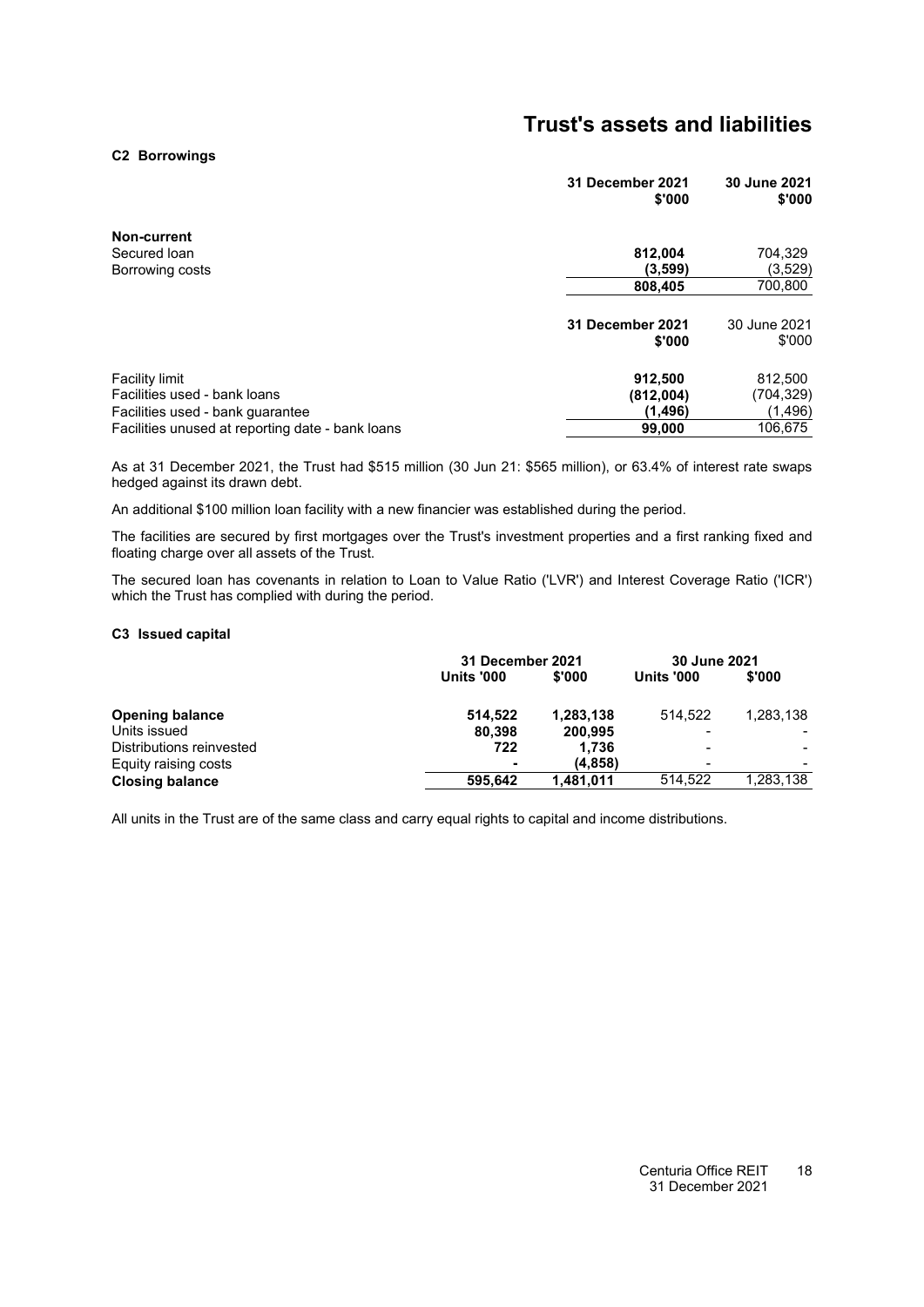### <span id="page-20-1"></span><span id="page-20-0"></span>**D Other notes**

### **[D1](#page-20-1) Fair value of financial instruments**

The directors of the Responsible Entity consider that the carrying amount of the financial assets and financial liabilities approximate their fair value in the financial statements. All financial instruments are measured at amortised cost with the exception of the derivative financial instruments. Derivative financial instruments are measured at fair value and have a level 2 designation in the fair value hierarchy. There were no transfers between levels of the fair value hierarchy during the period.

Independent valuations are obtained from third parties to support the fair value measurement of financial instruments at each reporting date to meet the requirements of International Financial Reporting Standards.

### **Valuation techniques**

The fair value of financial assets and financial liabilities are determined as follows:

• The fair value of interest rate swaps are determined using a discounted cash flow analysis. The future cash flows are estimated based on forward interest rates (from observable yield curves at the end of the reporting period) and contracted interest rates, discounted at a rate that reflects the credit risk of various counterparties.

The Trust classifies fair value measurements using a fair value hierarchy that reflects the subjectivity of the inputs used in making the measurements. The fair value hierarchy has the following levels:

- Level 1: derived from quoted prices (unadjusted) in active markets for identical assets or liabilities that the Trust can access at the measurement date.
- Level 2: derived from inputs other than quoted prices included within Level 1 that are observable for the asset or liability, either directly (i.e. as prices) or indirectly (i.e. derived from prices).
- Level 3: derived from valuation techniques that include inputs for the asset or liability that are not based on observable market data (unobservable inputs).

The level in the fair value hierarchy within which the fair value measurement is categorised in its entirety is determined on the basis of the lowest level input that is significant to the fair value measurement in its entirety. For this purpose, the significance of an input is assessed against the fair value measurement in its entirety. If a fair value measurement uses observable inputs that require significant adjustment based on unobservable inputs, that measurement is a level 3 measurement. Assessing the significance of a particular input to the fair value measurement in its entirety requires judgement, considering factors specific to the asset or liability.

The determination of what constitutes 'observable' requires significant judgement by the Responsible Entity. The Responsible Entity considers observable data to be that market data that is readily available, regularly distributed or updated, reliable and verifiable, not proprietary, and provided by independent sources that are actively involved in the relevant market.

### <span id="page-20-2"></span>**[D2](#page-20-2) Related parties**

### **Key management personnel**

The Trust does not employ personnel in its own right. However it is required to have an incorporated Responsible Entity to manage the activities of the Trust which has been identified as key management personnel.

No compensation is paid directly by the Trust to any key management personnel of the Responsible Entity.

### **Key management personnel loan disclosures**

The Trust has not made, guaranteed or secured, directly or indirectly, any loans to the key management personnel or their personally related entities at any time during the reporting period.

### **Responsible entity fees and other transactions**

The Responsible Entity is entitled to a management fee which is calculated at 0.60% of the gross value of assets held plus GST, however, the Responsible Entity has elected to charge a management fee calculated at 0.55% of the gross value of assets held plus GST.

At reporting date an amount of \$1,593,860 (30 June 2021: \$299,938) owing to the Responsible Entity was included in trade and other payables. The payables are non-interest bearing with payment terms and conditions consistent with normal commercial practices.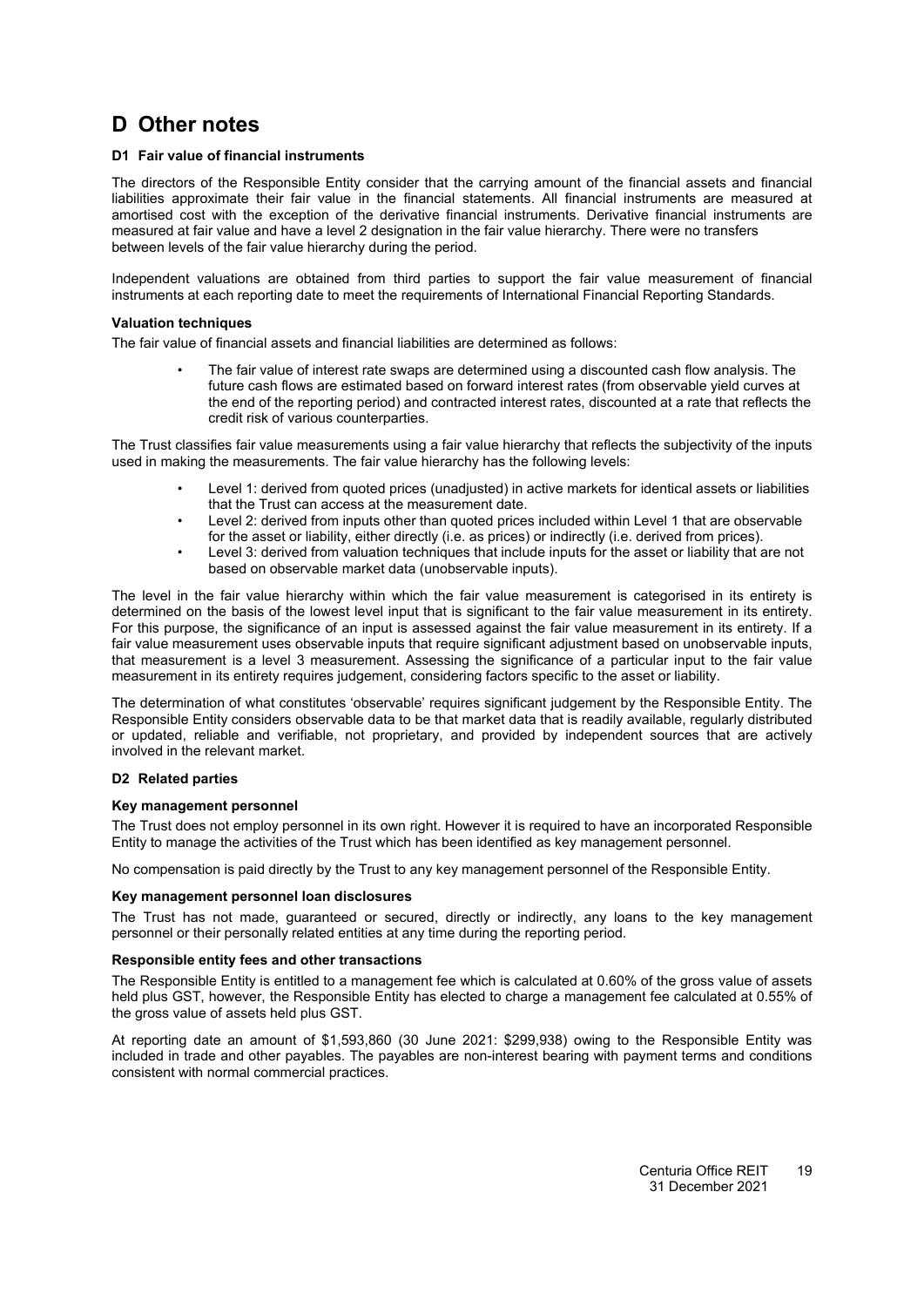### **Other notes**

#### **[D2](#page-20-2) Related parties (continued)**

### **Responsible entity fees and other transactions (continued)**

The following fees were paid and/or payable to the Responsible Entity and its related parties during the period:

|                                | \$'000 | 31 December 2021 31 December 2020<br>\$'000 |
|--------------------------------|--------|---------------------------------------------|
| Management fees                | 6,092  | 5,860                                       |
| Property management fees       | 1,624  | 1,489                                       |
| Facility management fees       | 904    | 794                                         |
| Leasing fees                   | 581    | 104                                         |
| Custodian fees                 | 413    | 380                                         |
| Development fees               | 363    | 559                                         |
| Due diligence acquisition fees | 50     | 50                                          |
|                                | 10.027 | 9.236                                       |

During the period, the Trust exchanged contract for a 50% share in 203 Pacific Highway, St Leonards NSW for \$68 million (excluding transaction costs) from an unlisted Centuria syndicate, Centuria 203 Pacific Highway Fund. Settlement is expected to occur in the second half of FY22.

All transactions with related parties are conducted on arms-length terms and conditions. From time to time CPFL, its directors or its director-related entities may buy or sell units in the Trust. These transactions are on the same terms and conditions as those entered into by other Trust investors.

### **Units in the Trust held by related parties**

At 31 December 2021, the following related parties of the Responsible Entity hold units in the Trust:

|                                              | <b>Closing units</b><br>held | <b>Closing</b><br>interest held |
|----------------------------------------------|------------------------------|---------------------------------|
| 31 December 2021                             |                              |                                 |
| Centuria Capital No. 2 Office Fund           | 85,433,773                   | 14.34%                          |
| Over Fifty Guardian Friendly Society Limited | 6,936,819                    | 1.16%                           |
| Centuria Growth Bond Fund                    | 5,808,906                    | 0.98%                           |
| Centuria Capital No. 2 Fund                  | 3,396,219                    | 0.57%                           |
| Centuria Property Funds No. 2 Limited        | 2,263,375                    | 0.38%                           |
| Centuria Balanced Bond Fund                  | 1,127,913                    | 0.19%                           |
| Peter Done                                   | 233,614                      | 0.04%                           |
| John McBain                                  | 73,027                       | 0.01%                           |
| Darren Collins                               | 65,000                       | 0.01%                           |
| Matthew Hardy                                | 37,366                       | 0.01%                           |
| Jason Huljich                                | 3,896                        | 0.01%                           |
|                                              | 105,379,908                  | 17.70%                          |
|                                              |                              |                                 |
| 30 June 2021                                 |                              |                                 |
| Centuria Capital No. 2 Office Fund           | 75,233,773                   | 14.62%                          |
| Over Fifty Guardian Friendly Society Limited | 14,861,980                   | 2.89%                           |
| Centuria Growth Bond Fund                    | 5.808.906                    | 1.13%                           |
| Centuria Capital No. 2 Fund                  | 3,396,219                    | 0.66%                           |
| Centuria Property Funds No. 2 Limited        | 2,263,375                    | 0.44%                           |
| Centuria Balanced Bond Fund                  | 975.493                      | 0.19%                           |
| Peter Done                                   | 202,044                      | 0.04%                           |
| John McBain                                  | 73,027                       | 0.01%                           |
| Darren Collins                               | 34,500                       | 0.01%                           |
| <b>Matthew Hardy</b>                         | 32,316                       | 0.01%                           |
| Jason Huljich                                | 3,896                        | 0.01%                           |
|                                              | 102,885,529                  | 20.01%                          |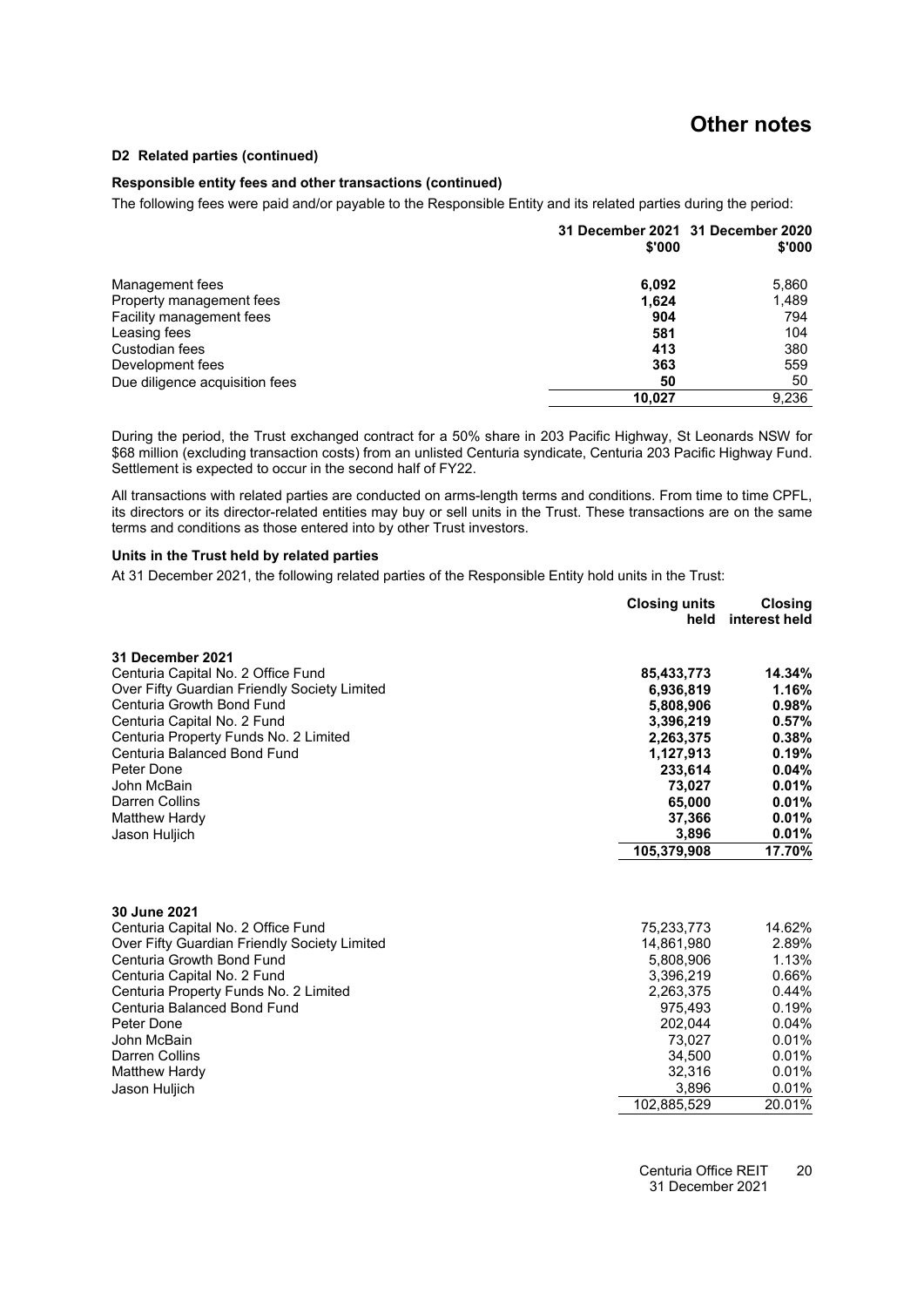### **Other notes**

### **[D2](#page-20-2) Related parties (continued)**

### **Units in the Trust held by related parties (continued)**

No other related parties of the Responsible Entity held units in the Trust.

### **Other transactions within the Trust**

<span id="page-22-0"></span>No director has entered into a material contract with the Trust since the end of the previous year and there were no material contracts involving directors' interests subsisting at period end.

### **[D3](#page-22-0) Events subsequent to reporting date**

Since balance date, the COVID-19 pandemic has continued to evolve and may have an impact on specific areas of judgement required for preparing these interim financial statements.

The Trust has continued to re-evaluate the significant inputs used to drive property valuations and recoverability of tenant arrears on a regular basis as detailed in Note [C1.](#page-12-0) Based on these evaluations, the Trust has determined there are no material events which would give rise to an adjustment.

There are no other matters or circumstances which have arisen since the end of the period and the date of this report, in the opinion of the Responsible Entity, which significantly affect the operations of the Trust, the results of those operations, or the state of affairs of the Trust, in future financial years.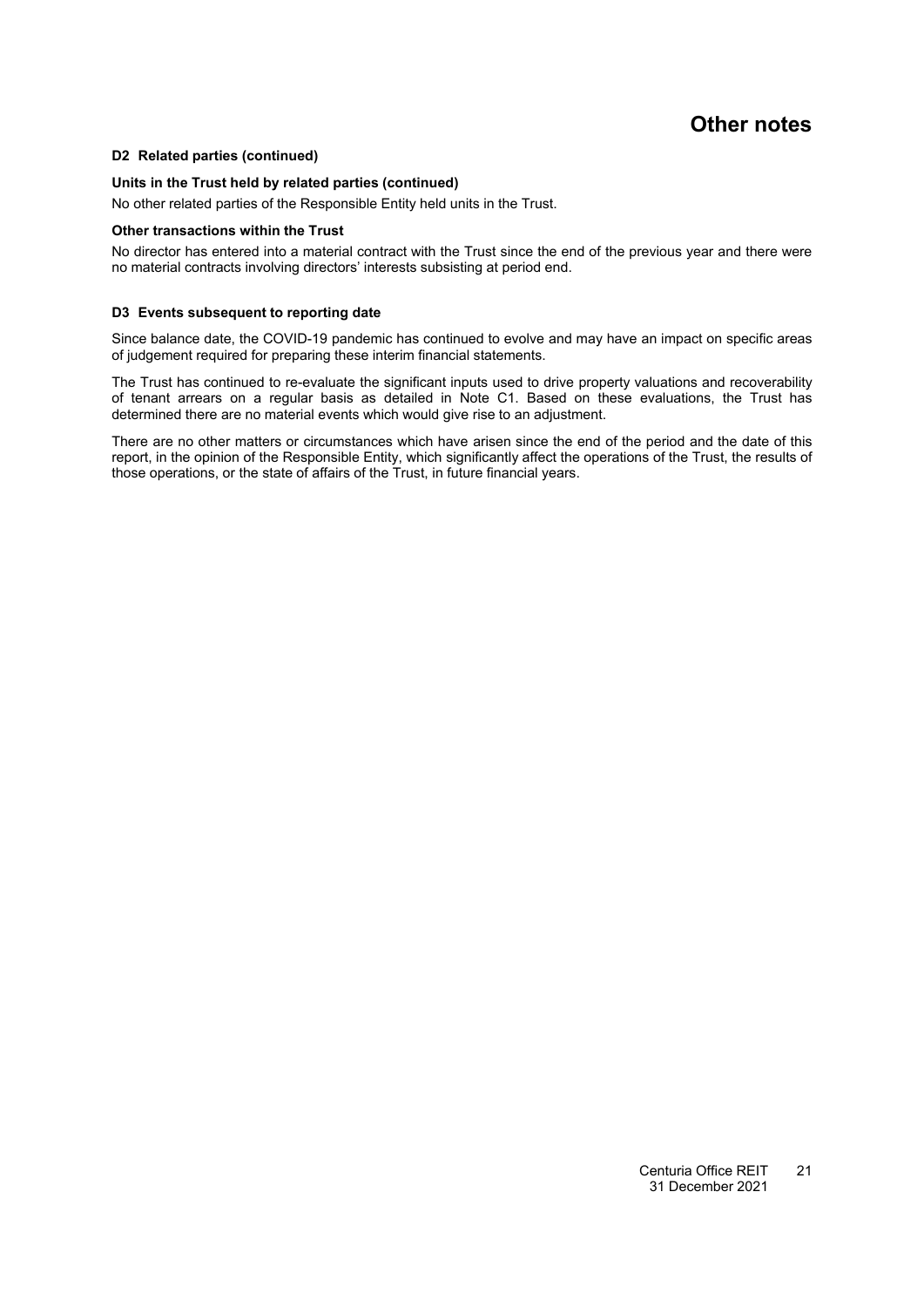### <span id="page-23-0"></span>**Directors' declaration**

### **For the half-year ended 31 December 2021**

The directors of Centuria Property Funds Limited, the Responsible Entity of Centuria Office REIT ('the Trust'), declare that:

- (a) in the directors' opinion, there are reasonable grounds to believe that the Trust will be able to pay its debts as and when they become due and payable;
- (b) the attached financial statements and notes thereto are in compliance with International Financial Reporting Standards, as stated in Note [A1](#page-12-2) to the financial statements; and
- (c) in the directors' opinion, the attached financial statements and notes [A1](#page-12-2) to D3 are in accordance with the Corporations Act 2001, including compliance with Australian Accounting Standards, the Corporations Regulations 2001 and other mandatory professional reporting requirements, and giving a true and fair view of the Trust's financial position as at 31 December 2021 and of its performance for the half-year ended on that date.

This declaration is made in accordance with a resolution of Directors.

 $\mathbb{Z}_{2}$ 

Matthew Hardy Director

Darren Collins Director

Sydney 3 February 2022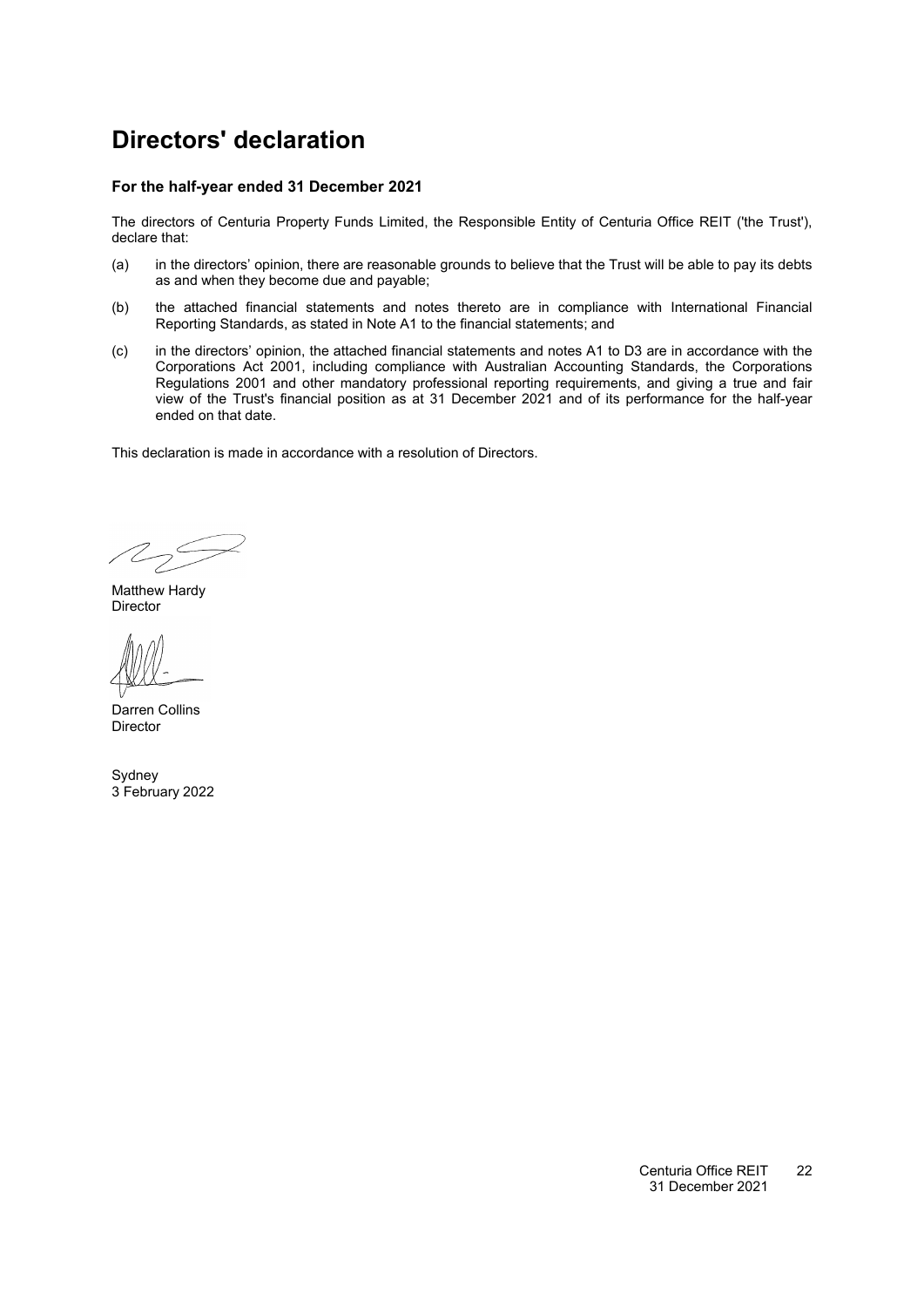

## Independent Auditor's Review Report

### To the Unitholders of Centuria Office REIT

### **Conclusion**

We have reviewed the accompanying **Interim Financial Report of Centuria** Office REIT (the Group).

Based on our review, which is not an audit, we have not become aware of any matter that makes us believe that the Interim Financial Report of Centuria Office REIT does not comply with the Corporations Act 2001, including:

- giving a true and fair view of the **Group's** financial position as at 31 December 2021 and of its performance for the half-year ended on that date; and
- complying with Australian Accounting Standard AASB 134 Interim Financial Reporting and the Corporations Regulations 2001**.**

### The **Interim Financial Report** comprises:

- Consolidated interim statement of financial position as at 31 December 2021;
- Consolidated interim statement of profit or loss and other comprehensive income, Consolidated interim statement of changes in equity and Consolidated interim statement of cash flows for the half-year ended on that date;
- Notes A1 to D3 comprising a summary of significant accounting policies and other explanatory information; and
- The Directors' Declaration.

The **Group** comprises Centuria Office REIT and the entities it controlled at the half year's end or from time to time during the half-year.

The **Interim Period** is the 6 months ended on 31 December 2021.

### **Basis for Conclusion**

We conducted our review in accordance with ASRE 2410 Review of a Financial Report Performed by the Independent Auditor of the Entity. Our responsibilities are further described in the Auditor's Responsibilities for the Review of the Financial Report section of our report.

We are independent of the Group in accordance with the auditor independence requirements of the Corporations Act 2001 and the ethical requirements of the Accounting Professional and Ethical Standards Board's APES 110 Code of Ethics for Professional Accountants (including Independence Standards) (the Code) that are relevant to our audit of the annual financial report in Australia. We have also fulfilled our other ethical responsibilities in accordance with these requirements.

KPMG, an Australian partnership and a member firm of the KPMG global organisation of independent member firms affiliated with KPMG International Limited, a private English company limited by guarantee. All rights reserved. The KPMG name and logo are trademarks used under license by the independent member firms of the KPMG global organisation. Liability limited by a scheme approved under Professional Standards Legislation.